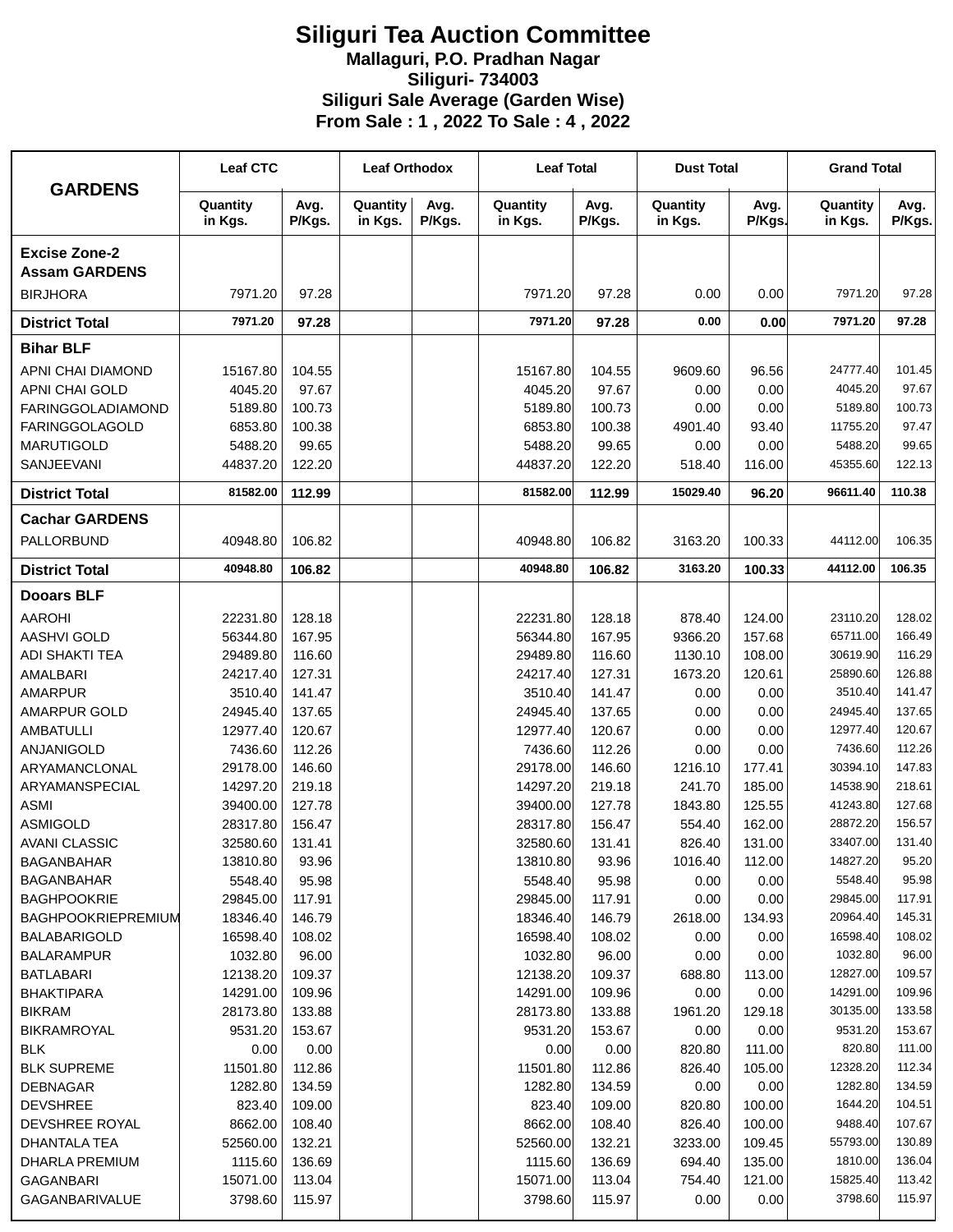|                                  | <b>Leaf CTC</b>     |                  | <b>Leaf Orthodox</b> |                | <b>Leaf Total</b>   |                  | <b>Dust Total</b>   |                | <b>Grand Total</b>  |                  |
|----------------------------------|---------------------|------------------|----------------------|----------------|---------------------|------------------|---------------------|----------------|---------------------|------------------|
| <b>GARDENS</b>                   | Quantity<br>in Kgs. | Avg.<br>P/Kgs.   | Quantity<br>in Kgs.  | Avg.<br>P/Kgs. | Quantity<br>in Kgs. | Avg.<br>P/Kgs.   | Quantity<br>in Kgs. | Avg.<br>P/Kgs. | Quantity<br>in Kgs. | Avg.<br>P/Kgs.   |
| <b>Excise Zone-2</b>             |                     |                  |                      |                |                     |                  |                     |                |                     |                  |
| <b>GARAMVALLEY</b>               | 26961.80            | 102.10           |                      |                | 26961.80            | 102.10           | 0.00                | 0.00           | 26961.80            | 102.10           |
| GARAMVALLEYGOLD                  | 10718.80            | 111.85           |                      |                | 10718.80            | 111.85           | 696.40              | 126.00         | 11415.20            | 112.71           |
| <b>GEETATEADIAMOND</b>           | 9970.60             | 151.56           |                      |                | 9970.60             | 151.56           | 0.00                | 0.00           | 9970.60             | 151.56           |
| <b>GEETATEAGOLD</b>              | 31862.00            | 145.85           |                      |                | 31862.00            | 145.85           | 875.10              | 150.29         | 32737.10            | 145.97           |
| <b>GREENTOUCHROYAL</b>           | 2435.60             | 120.65           |                      |                | 2435.60             | 120.65           | 0.00                | 0.00           | 2435.60             | 120.65           |
| <b>HARSINGPUR</b>                | 13593.00            | 114.45           |                      |                | 13593.00            | 114.45           | 1169.10             | 120.58         | 14762.10            | 114.93           |
| <b>INDIRAGOLD</b>                | 12238.40            | 128.55           |                      |                | 12238.40            | 128.55           | 4484.80             | 118.79         | 16723.20            | 125.93           |
| <b>INDIRATEA</b>                 | 3535.60             | 121.39           |                      |                | 3535.60             | 121.39           | 3168.20             | 123.98         | 6703.80             | 122.61           |
| JAI JALPESHBARI                  | 10539.60            | 128.97           |                      |                | 10539.60            | 128.97           | 800.40              | 114.00         | 11340.00            | 127.92           |
| JAIJALPESHBARISHG                | 9924.20             | 118.63           |                      |                | 9924.20             | 118.63           | 3190.40             | 120.00         | 13114.60            | 118.97           |
| <b>JALPARA</b>                   | 10872.00            | 119.92           |                      |                | 10872.00            | 119.92           | 514.40              | 126.00         | 11386.40            | 120.20           |
| JALPARA ROYAL                    | 2327.20             | 157.26           |                      |                | 2327.20             | 157.26           | 0.00                | 0.00           | 2327.20             | 157.26           |
| <b>JAMUNBARI</b>                 | 18710.80            | 103.45           |                      |                | 18710.80            | 103.45           | 2088.80             | 95.00          | 20799.60            | 102.60           |
| <b>JOREDIGHIGOLD</b>             | 19097.40            | 115.36           |                      |                | 19097.40            | 115.36           | 4074.40             | 115.27         | 23171.80            | 115.34           |
| <b>KADMABARI</b>                 | 13018.20            | 119.47           |                      |                | 13018.20            | 119.47           | 898.80              | 110.00         | 13917.00            | 118.86           |
| <b>KADMABARI GOLD</b>            | 68971.60            | 126.77           |                      |                | 68971.60            | 126.77           | 3066.00             | 117.59         | 72037.60            | 126.38           |
| <b>KALIAPANI</b>                 | 6668.40             | 104.67           |                      |                | 6668.40             | 104.67           | 0.00                | 0.00           | 6668.40             | 104.67           |
| <b>KARALI-SUPRIM</b>             | 31186.60            | 142.45           |                      |                | 31186.60            | 142.45           | 3682.30             | 140.88         | 34868.90            | 142.29           |
| <b>KASHI</b>                     | 1187.00             | 86.00            |                      |                | 1187.00             | 86.00            | 932.00              | 105.00         | 2119.00             | 94.36            |
| KAWAGUB TEA GOLD                 | 1756.60             | 109.51           |                      |                | 1756.60             | 109.51           | 514.40              | 107.00         | 2271.00             | 108.94           |
| <b>LAKHIPUR PREMIUM</b>          | 22869.40            | 132.32           |                      |                | 22869.40            | 132.32           | 1508.80             | 137.50         | 24378.20            | 132.64           |
| LAXMIBARI                        | 16766.80            | 101.31           |                      |                | 16766.80            | 101.31           | 0.00                | 0.00           | 16766.80            | 101.31           |
| LAXMIBARISUPREME                 | 44843.00            | 112.66           |                      |                | 44843.00            | 112.66           | 0.00                | 0.00           | 44843.00            | 112.66           |
| MAHALAXMI                        | 7380.00             | 114.29           |                      |                | 7380.00             | 114.29           | 1933.20             | 117.94         | 9313.20             | 115.05           |
| <b>MAHALAXMI GOLD</b>            | 1594.80             | 134.00           |                      |                | 1594.80             | 134.00           | 0.00                | 0.00           | 1594.80             | 134.00           |
| <b>MAHANVITA</b>                 | 51290.00            | 111.25           |                      |                | 51290.00            | 111.25           | 0.00                | 0.00           | 51290.00            | 111.25           |
| <b>MAHAVIR</b>                   | 2262.80             | 122.00           |                      |                | 2262.80             | 122.00           | 0.00                | 0.00           | 2262.80             | 122.00           |
| <b>MAIJONGBARI</b>               | 2129.80<br>18903.60 | 128.31<br>136.15 |                      |                | 2129.80<br>18903.60 | 128.31<br>136.15 | 0.00                | 0.00<br>0.00   | 2129.80<br>18903.60 | 128.31<br>136.15 |
| MAIJONGBARIPREMIUM<br>MANGALBARI | 771.40              | 111.00           |                      |                | 771.40              | 111.00           | 0.00<br>0.00        | 0.00           | 771.40              | 111.00           |
| <b>MANGALBARI GOLD</b>           | 15879.00            | 118.02           |                      |                | 15879.00            | 118.02           | 774.40              | 96.00          | 16653.40            | 117.00           |
| MANGALBARIGOLD24CARAT 43484.60   |                     | 129.85           |                      |                | 43484.60            | 129.85           | 5404.00             | 119.70         | 48888.60            | 128.72           |
| <b>MANJIRA</b>                   | 14906.80            | 123.01           |                      |                | 14906.80            | 123.01           | 0.00                | 0.00           | 14906.80            | 123.01           |
| MANJIRA VALUE                    | 0.00                | 0.00             |                      |                | 0.00                | 0.00             | 815.20              | 113.00         | 815.20              | 113.00           |
| <b>MANVI</b>                     | 22013.60            | 119.93           |                      |                | 22013.60            | 119.93           | 0.00                | 0.00           | 22013.60            | 119.93           |
| <b>MAYAJUKTA CLONAL</b>          | 1467.80             | 112.09           |                      |                | 1467.80             | 112.09           | 804.40              | 119.00         | 2272.20             | 114.53           |
| <b>MAYAJUKTA GOLD</b>            | 24353.00            | 116.26           |                      |                | 24353.00            | 116.26           | 1014.80             | 116.27         | 25367.80            | 116.26           |
| <b>MAYAJUKTA SUPREME</b>         | 819.80              | 159.00           |                      |                | 819.80              | 159.00           | 0.00                | 0.00           | 819.80              | 159.00           |
| MAYNABARI ROYAL                  | 2721.60             | 113.48           |                      |                | 2721.60             | 113.48           | 0.00                | 0.00           | 2721.60             | 113.48           |
| <b>MAYNABARI SUPREME</b>         | 54587.60            | 124.23           |                      |                | 54587.60            | 124.23           | 797.10              | 109.23         | 55384.70            | 124.01           |
| <b>MOHEPOOKRIE</b>               | 4628.40             | 115.00           |                      |                | 4628.40             | 115.00           | 0.00                | 0.00           | 4628.40             | 115.00           |
| <b>MOHINIPUR</b>                 | 11441.00            | 126.72           |                      |                | 11441.00            | 126.72           | 624.40              | 146.00         | 12065.40            | 127.72           |
| <b>MORPANI ROYAL</b>             | 34277.80            | 145.23           |                      |                | 34277.80            | 145.23           | 0.00                | 0.00           | 34277.80            | 145.23           |
| <b>MORPANIGOLD</b>               | 25215.00            | 130.80           |                      |                | 25215.00            | 130.80           | 2582.20             | 112.02         | 27797.20            | 129.06           |
| MUDIPARA ROYAL                   | 8564.00             | 137.80           |                      |                | 8564.00             | 137.80           | 2193.20             | 122.17         | 10757.20            | 134.62           |
| MUDIPARAVALUE                    | 7791.80             | 113.78           |                      |                | 7791.80             | 113.78           | 0.00                | 0.00           | 7791.80             | 113.78           |
| <b>NOWAPARA</b>                  | 10487.60            | 129.60           |                      |                | 10487.60            | 129.60           | 0.00                | 0.00           | 10487.60            | 129.60           |
| PADANJALI                        | 96183.80            | 117.40           |                      |                | 96183.80            | 117.40           | 17626.50            | 110.23         | 113810.30           | 116.29           |
| PADANJALIGOLD                    | 112.60              | 124.00           |                      |                | 112.60              | 124.00           | 0.00                | 0.00           | 112.60              | 124.00           |
| PADMABARIGOLD                    | 10591.20            | 104.83           |                      |                | 10591.20            | 104.83           | 0.00                | 0.00           | 10591.20            | 104.83           |
| <b>PANBARI</b>                   | 7081.20             | 121.60           |                      |                | 7081.20             | 121.60           | 644.40              | 115.00         | 7725.60             | 121.05           |
| PANBARIGOLD                      | 83319.80            | 120.51           |                      |                | 83319.80            | 120.51           | 3736.40             | 115.61         | 87056.20            | 120.30           |
| PANGABARI                        | 11085.60            | 112.16           |                      |                | 11085.60            | 112.16           | 1548.80             | 108.38         | 12634.40            | 111.70           |
| <b>PRAAKRITIK</b>                | 101138.00           | 110.42           |                      |                | 101138.00           | 110.42           | 4921.20             | 103.29         | 106059.20           | 110.09           |
| RADHABARI GOLD                   | 4149.00             | 94.01            |                      |                | 4149.00             | 94.01            | 0.00                | 0.00           | 4149.00             | 94.01            |
| <b>SALKABARI</b>                 | 9571.20             | 103.18           |                      |                | 9571.20             | 103.18           | 0.00                | 0.00           | 9571.20             | 103.18           |
| SANKALP                          | 11094.00            | 111.98           |                      |                | 11094.00            | 111.98           | 0.00                | 0.00           | 11094.00            | 111.98           |
| SANYASIHAT ROYAL                 | 7219.80             | 160.71           |                      |                | 7219.80             | 160.71           | 0.00                | 0.00           | 7219.80             | 160.71           |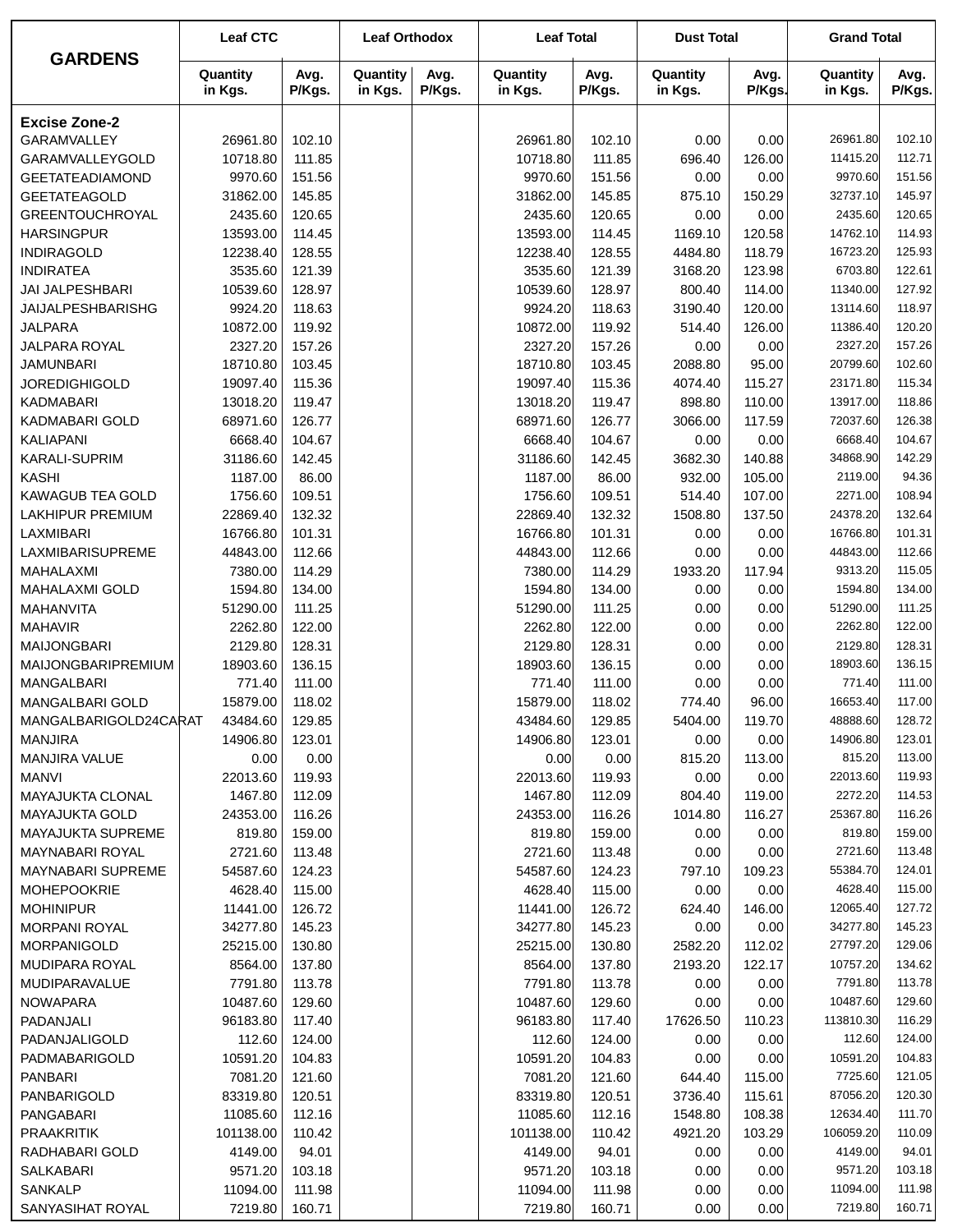| <b>GARDENS</b>                       | <b>Leaf CTC</b>      |                  | <b>Leaf Orthodox</b> |                | <b>Leaf Total</b>    |                  | <b>Dust Total</b>   |                  | <b>Grand Total</b>   |                  |
|--------------------------------------|----------------------|------------------|----------------------|----------------|----------------------|------------------|---------------------|------------------|----------------------|------------------|
|                                      | Quantity<br>in Kgs.  | Avg.<br>P/Kgs.   | Quantity<br>in Kgs.  | Avg.<br>P/Kgs. | Quantity<br>in Kgs.  | Avg.<br>P/Kgs.   | Quantity<br>in Kgs. | Avg.<br>P/Kgs.   | Quantity<br>in Kgs.  | Avg.<br>P/Kgs.   |
| <b>Excise Zone-2</b>                 |                      |                  |                      |                |                      |                  |                     |                  |                      |                  |
| <b>SARIAM PREMIUM</b>                | 866.80               | 146.00           |                      |                | 866.80               | 146.00           | 0.00                | 0.00             | 866.80               | 146.00           |
| <b>SARODAMONI</b>                    | 4125.60              | 158.75           |                      |                | 4125.60              | 158.75           | 0.00                | 0.00             | 4125.60              | 158.75           |
| SARODAMONIVALUE                      | 2012.80              | 112.77           |                      |                | 2012.80              | 112.77           | 834.40              | 118.00           | 2847.20              | 114.30           |
| <b>SATABDI</b>                       | 21020.20             | 116.29           |                      |                | 21020.20             | 116.29           | 0.00                | 0.00             | 21020.20             | 116.29           |
| <b>SATABDI GOLD</b>                  | 58280.00             | 121.34           |                      |                | 58280.00             | 121.34           | 1913.80             | 120.47           | 60193.80             | 121.31           |
| <b>SATHGAON</b>                      | 43885.00             | 102.27           |                      |                | 43885.00             | 102.27           | 2088.80             | 104.00           | 45973.80             | 102.35           |
| <b>SHIVALICK</b>                     | 9272.40              | 126.87           |                      |                | 9272.40              | 126.87           | 0.00                | 0.00             | 9272.40              | 126.87           |
| SHIVALICK ROYAL                      | 1787.00              | 134.51           |                      |                | 1787.00              | 134.51           | 0.00                | 0.00             | 1787.00              | 134.51           |
| SONAAJULI                            | 952.40               | 132.00           |                      |                | 952.40               | 132.00           | 0.00                | 0.00             | 952.40               | 132.00           |
| SREERUPADIAMOND                      | 14169.40             | 101.87           |                      |                | 14169.40             | 101.87           | 0.00                | 0.00             | 14169.40             | 101.87           |
| <b>SREERUPAGOLD</b>                  | 6572.60              | 102.52           |                      |                | 6572.60              | 102.52           | 0.00                | 0.00             | 6572.60              | 102.52           |
| <b>SUDHA</b>                         | 14451.00             | 103.51           |                      |                | 14451.00             | 103.51           | 760.10              | 98.41            | 15211.10             | 103.26           |
| <b>TATOPANI</b>                      | 4593.80              | 127.99           |                      |                | 4593.80              | 127.99           | 256.70              | 100.00           | 4850.50              | 126.51           |
| <b>TATOPANISUPREME</b>               | 5486.40<br>15909.40  | 131.37           |                      |                | 5486.40              | 131.37           | 0.00                | 0.00             | 5486.40<br>16953.80  | 131.37           |
| <b>TEABORN</b>                       |                      | 118.69           |                      |                | 15909.40             | 118.69           | 1044.40             | 110.00           |                      | 118.15           |
| <b>TELANIPAR ROYAL</b>               | 511.40               | 117.00           |                      |                | 511.40               | 117.00           | 0.00                | 0.00             | 511.40<br>51553.60   | 117.00<br>106.92 |
| <b>TELANIPARA</b><br><b>TINBIGHA</b> | 51553.60<br>15285.40 | 106.92<br>121.92 |                      |                | 51553.60<br>15285.40 | 106.92<br>121.92 | 0.00<br>5026.90     | 0.00<br>123.31   | 20312.30             | 122.26           |
| <b>UTIBLACK</b>                      | 31813.00             | 111.32           |                      |                | 31813.00             | 111.32           | 3253.40             | 112.37           | 35066.40             | 111.42           |
| VEERPRIDE                            | 2117.00              | 93.17            |                      |                | 2117.00              | 93.17            | 0.00                | 0.00             | 2117.00              | 93.17            |
| YASHIKA GOLD                         | 10808.20             | 125.48           |                      |                | 10808.20             | 125.48           | 644.40              | 120.00           | 11452.60             | 125.17           |
| YASHIKA PREMIUM                      | 15887.40             | 145.79           |                      |                | 15887.40             | 145.79           | 386.70              | 136.00           | 16274.10             | 145.56           |
| <b>District Total</b>                | 1998991.80           | 123.83           |                      |                | 1998991.80           | 123.83           | 125285.00           | 120.55           | 2124276.80           | 123.64           |
| <b>Dooars GARDENS</b>                |                      |                  |                      |                |                      |                  |                     |                  |                      |                  |
| <b>AIBHEEL</b>                       | 53871.00             | 286.96           |                      |                | 53871.00             | 286.96           | 4245.50             | 268.23           | 58116.50             | 285.60           |
| AMBARIROYAL                          | 30795.80             | 186.62           |                      |                | 30795.80             | 186.62           | 6795.20             | 188.66           | 37591.00             | 186.99           |
| ANANDAPURACE                         | 1354.80              | 153.40           |                      |                | 1354.80              | 153.40           | 0.00                | 0.00             | 1354.80              | 153.40           |
| ANANDAPURACEGOLD                     | 3657.60              | 148.83           |                      |                | 3657.60              | 148.83           | 540.40              | 161.00           | 4198.00              | 150.39           |
| ANANDAPURROYAL                       | 8797.20              | 283.73           |                      |                | 8797.20              | 283.73           | 0.00                | 0.00             | 8797.20              | 283.73           |
| ANANDAPURSUPREME                     | 6131.00              | 223.37           |                      |                | 6131.00              | 223.37           | 488.40              | 241.00           | 6619.40              | 224.67           |
| ARJUNCHANDRA                         | 26090.60             | 148.99           |                      |                | 26090.60             | 148.99           | 224.70              | 159.00           | 26315.30             | 149.07           |
| <b>ATIABARI</b>                      | 217554.40            | 166.57           |                      |                | 217554.40            | 166.57           | 9355.80             | 150.32           | 226910.20            | 165.90           |
| <b>ATIABARI GOLD</b>                 | 12445.40             | 241.55           |                      |                | 12445.40             | 241.55           | 0.00                | 0.00             | 12445.40             | 241.55           |
| <b>BAINTGOORIE</b>                   | 17485.80             | 204.59           |                      |                | 17485.80             | 204.59           | 4808.00             | 161.33           | 22293.80             | 195.26           |
| <b>BAMANDANGA</b>                    | 34730.40             | 144.25           |                      |                | 34730.40             | 144.25           | 6221.50             | 135.05           | 40951.90             | 142.85           |
| <b>BAMANDANGA SILVER</b>             | 21555.20             | 190.80           |                      |                | 21555.20             | 190.80           | 3649.30             | 161.28           | 25204.50             | 186.53           |
| <b>BAMANDANGAGOLD</b>                | 2599.20              | 164.67           |                      |                | 2599.20              | 164.67           | 869.40              | 152.00           | 3468.60              | 161.49           |
| <b>BANARHAT</b>                      | 12773.80             | 154.47           |                      |                | 12773.80             | 154.47           | 0.00                | 0.00             | 12773.80             | 154.47           |
| <b>BARADIGHI</b>                     | 67645.40<br>10120.20 | 232.46<br>214.67 |                      |                | 67645.40<br>10120.20 | 232.46<br>214.67 | 8334.40<br>3956.40  | 249.03<br>200.49 | 75979.80<br>14076.60 | 234.28<br>210.69 |
| <b>BATABARI</b><br><b>BEECH</b>      | 86138.60             | 218.31           |                      |                | 86138.60             | 218.31           | 14679.00            | 185.05           | 100817.60            | 213.47           |
| <b>BHAGATPURGOLD</b>                 | 63555.60             | 218.70           |                      |                | 63555.60             | 218.70           | 7808.40             | 194.10           | 71364.00             | 216.01           |
| <b>BHANDAPUR</b>                     | 19574.40             | 138.01           |                      |                | 19574.40             | 138.01           | 0.00                | 0.00             | 19574.40             | 138.01           |
| <b>BHANDIGURI ROYAL</b>              | 35788.20             | 192.96           |                      |                | 35788.20             | 192.96           | 4980.70             | 159.56           | 40768.90             | 188.88           |
| <b>BHANDIGURIESTEEM</b>              | 29643.00             | 124.19           |                      |                | 29643.00             | 124.19           | 2188.50             | 125.05           | 31831.50             | 124.25           |
| <b>BHARNOBARI</b>                    | 10831.20             | 158.04           |                      |                | 10831.20             | 158.04           | 2498.70             | 161.31           | 13329.90             | 158.65           |
| BHARNOBARI ROYAL                     | 5585.40              | 233.18           |                      |                | 5585.40              | 233.18           | 946.80              | 170.08           | 6532.20              | 224.03           |
| <b>BHATKAWA</b>                      | 37968.60             | 235.15           |                      |                | 37968.60             | 235.15           | 1545.80             | 246.41           | 39514.40             | 235.59           |
| <b>BHATPARA</b>                      | 59177.00             | 137.02           |                      |                | 59177.00             | 137.02           | 19922.60            | 134.40           | 79099.60             | 136.36           |
| <b>BHOGOTPORE</b>                    | 7454.60              | 141.63           |                      |                | 7454.60              | 141.63           | 6916.00             | 147.12           | 14370.60             | 144.27           |
| <b>BHOGOTPORESUPREME</b>             | 855.40               | 176.00           |                      |                | 855.40               | 176.00           | 5133.60             | 145.36           | 5989.00              | 149.74           |
| <b>BIDYABARIE</b>                    | 14213.00             | 106.12           |                      |                | 14213.00             | 106.12           | 1120.50             | 101.55           | 15333.50             | 105.78           |
| <b>BINAGURI</b>                      | 90439.00             | 269.86           |                      |                | 90439.00             | 269.86           | 21109.90            | 262.46           | 111548.90            | 268.46           |
| <b>BYTAGOOL</b>                      | 3494.20              | 113.91           |                      |                | 3494.20              | 113.91           | 1394.40             | 103.00           | 4888.60              | 110.80           |
| <b>CENTRALDOOARS</b>                 | 27985.40             | 150.63           |                      |                | 27985.40             | 150.63           | 3545.30             | 164.24           | 31530.70             | 152.16           |
| CHALOUNI                             | 35467.80             | 279.42           |                      |                | 35467.80             | 279.42           | 1306.90             | 295.71           | 36774.70             | 280.00           |
|                                      |                      |                  |                      |                |                      |                  |                     |                  |                      |                  |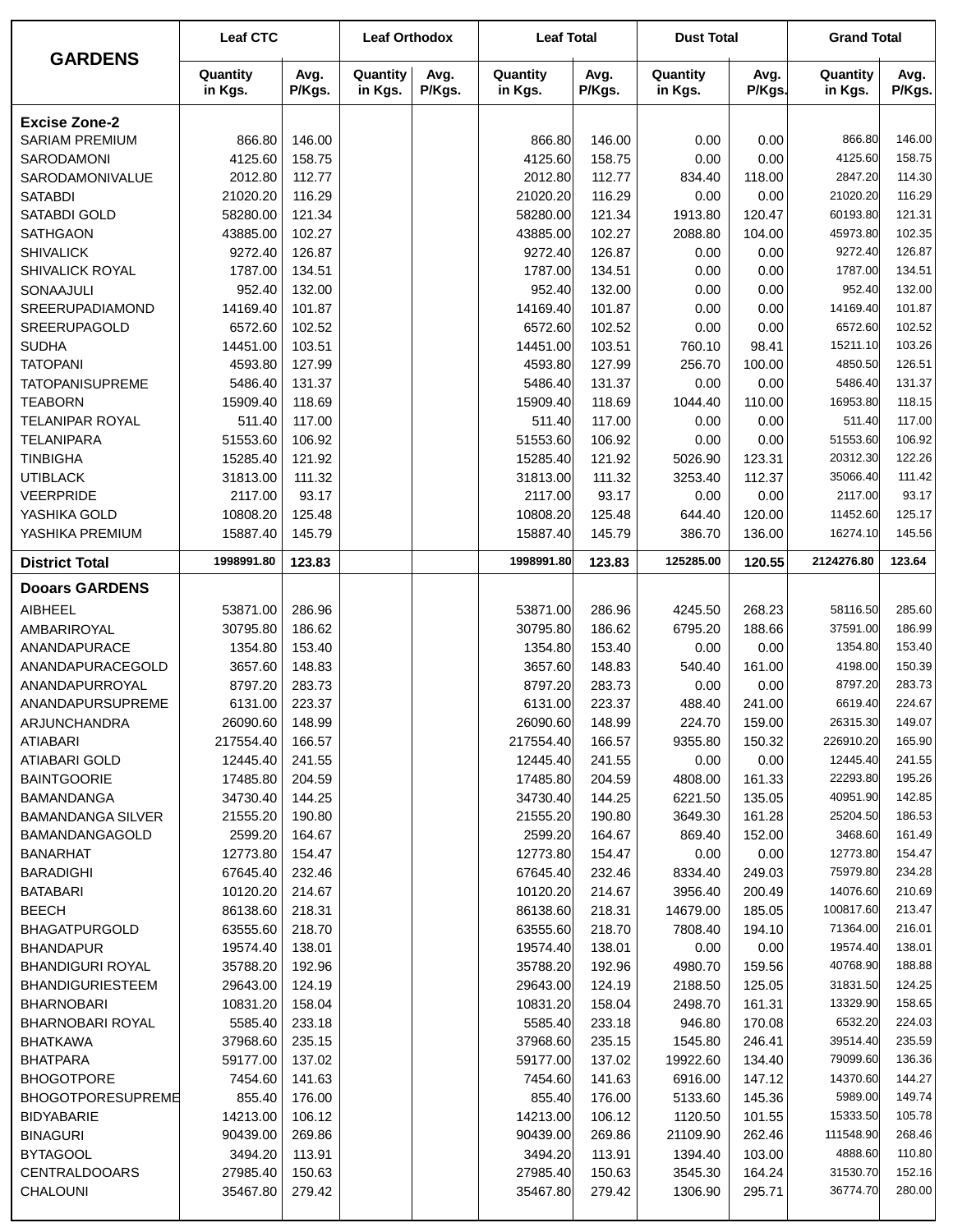|                                    | <b>Leaf CTC</b>     |                  | <b>Leaf Orthodox</b> |                | <b>Leaf Total</b>   |                  | <b>Dust Total</b>   |                  | <b>Grand Total</b>   |                  |
|------------------------------------|---------------------|------------------|----------------------|----------------|---------------------|------------------|---------------------|------------------|----------------------|------------------|
| <b>GARDENS</b>                     | Quantity<br>in Kgs. | Avg.<br>P/Kgs.   | Quantity<br>in Kgs.  | Avg.<br>P/Kgs. | Quantity<br>in Kgs. | Avg.<br>P/Kgs.   | Quantity<br>in Kgs. | Avg.<br>P/Kgs.   | Quantity<br>in Kgs.  | Avg.<br>P/Kgs.   |
| <b>Excise Zone-2</b>               |                     |                  |                      |                |                     |                  |                     |                  |                      |                  |
| <b>CHENGMARI</b>                   | 88262.00            | 237.20           |                      |                | 88262.00            | 237.20           | 2895.20             | 211.84           | 91157.20             | 236.39           |
| <b>CHINCHULA</b>                   | 44664.40            | 156.99           |                      |                | 44664.40            | 156.99           | 11262.90            | 148.15           | 55927.30             | 155.21           |
| <b>CHOONABHUTTI</b>                | 3564.00             | 178.14           |                      |                | 3564.00             | 178.14           | 0.00                | 0.00             | 3564.00              | 178.14           |
| <b>CHUAPARA</b>                    | 77031.40            | 124.64           |                      |                | 77031.40            | 124.64           | 33829.70            | 115.64           | 110861.10            | 121.90           |
| <b>CHULSA</b>                      | 15569.40            | 290.32           |                      |                | 15569.40            | 290.32           | 1419.60             | 242.07           | 16989.00             | 286.29           |
| <b>COOCHBEHAR</b>                  | 9034.80             | 112.29           |                      |                | 9034.80             | 112.29           | 0.00                | 0.00             | 9034.80              | 112.29           |
| COOCHBEHAR ROYAL                   | 12928.00            | 125.96           |                      |                | 12928.00            | 125.96           | 2503.20             | 117.71           | 15431.20             | 124.62           |
| COOCHBEHAR SPECIAL                 | 8625.00             | 140.11           |                      |                | 8625.00             | 140.11           | 774.40              | 121.00           | 9399.40              | 138.53           |
| COOCHBEHARDIAMOND                  | 14723.60            | 110.49           |                      |                | 14723.60            | 110.49           | 8916.00             | 119.05           | 23639.60             | 113.72           |
| <b>DALGAON</b>                     | 57064.60            | 250.39           |                      |                | 57064.60            | 250.39           | 16177.60            | 210.67           | 73242.20             | 241.62           |
| <b>DALSINGPARA</b>                 | 17328.20            | 140.91           |                      |                | 17328.20            | 140.91           | 11174.10            | 118.15           | 28502.30             | 131.99           |
| DALSINGPARAGOLD                    | 39951.80            | 194.30           |                      |                | 39951.80            | 194.30           | 6205.10             | 197.84           | 46156.90             | 194.78           |
| <b>DAMANPUR</b>                    | 29366.20            | 119.11           |                      |                | 29366.20            | 119.11           | 2881.60             | 123.70           | 32247.80             | 119.52           |
| <b>DAMDIM</b>                      | 31262.80            | 208.59           |                      |                | 31262.80            | 208.59           | 9426.50             | 187.21           | 40689.30             | 203.64           |
| DANGUAJHAR                         | 5379.40             | 306.07           |                      |                | 5379.40             | 306.07           | 0.00                | 0.00             | 5379.40              | 306.07           |
| <b>DEBPARA</b>                     | 51928.20            | 127.99           |                      |                | 51928.20            | 127.99           | 5666.40             | 120.20           | 57594.60             | 127.22           |
| <b>DHOWLAJHORA</b>                 | 92694.40            | 131.87           |                      |                | 92694.40            | 131.87           | 5905.20             | 135.17           | 98599.60             | 132.07           |
| <b>DIANARAMBARI</b>                | 20284.20            | 232.49           |                      |                | 20284.20            | 232.49           | 2409.60             | 171.90           | 22693.80             | 226.06           |
| <b>DWARIKAGOLD</b>                 | 28294.00            | 107.01           |                      |                | 28294.00            | 107.01           | 3044.00             | 100.75           | 31338.00             | 106.40           |
| <b>ELLENBARRIE</b>                 | 26115.40            | 103.69           |                      |                | 26115.40            | 103.69           | 2098.20             | 104.38           | 28213.60             | 103.74           |
| ELLENBARRIEGOLD                    | 4102.20             | 116.96           |                      |                | 4102.20             | 116.96           | 1432.80             | 136.00           | 5535.00              | 121.89           |
| ELLENBARRIEROYAL                   | 1274.80             | 145.00           |                      |                | 1274.80             | 145.00           | 0.00                | 0.00             | 1274.80              | 145.00           |
| <b>ENGO</b>                        | 12770.00            | 138.49           |                      |                | 12770.00            | 138.49           | 521.70              | 132.00           | 13291.70             | 138.24           |
| <b>ENGOGOLD</b>                    | 3873.20             | 169.18           |                      |                | 3873.20             | 169.18           | 0.00                | 0.00             | 3873.20              | 169.18           |
| <b>ETHELBARI</b>                   | 4897.00             | 161.55           |                      |                | 4897.00             | 161.55           | 1283.10             | 153.88           | 6180.10              | 159.96           |
| <b>ETHELBARIGOLD</b>               | 9446.20             | 184.94           |                      |                | 9446.20             | 184.94           | 754.40              | 170.00           | 10200.60             | 183.83           |
| <b>GAIRKHATA</b>                   | 95463.20            | 178.92           |                      |                | 95463.20            | 178.92           | 12451.60            | 178.01           | 107914.80            | 178.81           |
| <b>GANDRAPARA</b>                  | 12468.80            | 278.86           |                      |                | 12468.80            | 278.86           | 1883.50             | 261.21           | 14352.30             | 276.55           |
| GARGANDA                           | 102432.60           | 132.77           |                      |                | 102432.60           | 132.77           | 22822.70            | 129.09           | 125255.30            | 132.10           |
| <b>GHATIA</b>                      | 11156.20            | 164.67           |                      |                | 11156.20            | 164.67           | 10236.80            | 154.45           | 21393.00             | 159.78           |
| <b>GHATIAROYAL</b>                 | 40670.20            | 278.54           |                      |                | 40670.20            | 278.54           | 5660.80             | 230.61           | 46331.00             | 272.69           |
| <b>GOODHOPE</b>                    | 18237.20            | 163.57           |                      |                | 18237.20            | 163.57           | 5648.40             | 149.80           | 23885.60             | 160.31           |
| <b>GOPALPUR</b>                    | 48807.60            | 225.40           |                      |                | 48807.60            | 225.40           | 11649.20            | 191.55           | 60456.80             | 218.88           |
| GOPALPURGOLD                       | 7676.00             | 178.75           |                      |                | 7676.00             | 178.75           | 869.40              | 172.00           | 8545.40              | 178.06           |
| <b>GURJANGJHORA</b>                | 20480.80            | 176.78           |                      |                | 20480.80            | 176.78           | 4907.10             | 152.17           | 25387.90             | 172.02           |
| <b>HANTAPARA</b>                   | 127382.00           | 152.07           |                      |                | 127382.00           | 152.07           | 11870.60            | 141.45           | 139252.60            | 151.17           |
| <b>HILLA</b>                       | 7201.80             | 213.37           |                      |                | 7201.80             | 213.37           | 5373.10             | 150.24           | 12574.90             | 186.40           |
| <b>HILLA ROYALE</b>                | 16008.20            | 260.63           |                      |                | 16008.20            | 260.63           | 2631.90             | 247.53           | 18640.10             | 258.78           |
| <b>HOPE</b>                        | 7966.00             | 295.47           |                      |                | 7966.00             | 295.47           | 538.10              | 279.56           | 8504.10<br>135703.20 | 294.47<br>145.83 |
| <b>HULDIBARI</b>                   | 106813.20           | 149.01           |                      |                | 106813.20           | 149.01           | 28890.00            | 134.08           | 4918.20              | 244.14           |
| HULDIBARIROYAL                     | 3762.60             | 261.99           |                      |                | 3762.60             | 261.99           | 1155.60             | 186.00           | 60184.00             | 127.22           |
| <b>INDONG</b><br><b>INDONGGOLD</b> | 54766.20<br>5391.20 | 127.36<br>384.40 |                      |                | 54766.20<br>5391.20 | 127.36<br>384.40 | 5417.80<br>204.70   | 125.71<br>418.00 | 5595.90              | 385.63           |
| <b>JADABPUR</b>                    | 9171.40             | 122.58           |                      |                | 9171.40             | 122.58           | 0.00                | 0.00             | 9171.40              | 122.58           |
| <b>JADABPURROYAL</b>               | 9950.40             | 138.25           |                      |                | 9950.40             | 138.25           | 0.00                | 0.00             | 9950.40              | 138.25           |
| JAINTI                             | 32272.80            | 176.01           |                      |                | 32272.80            | 176.01           | 17914.30            | 136.77           | 50187.10             | 162.01           |
| JITI                               | 14793.40            | 288.54           |                      |                | 14793.40            | 288.54           | 3918.70             | 291.80           | 18712.10             | 289.22           |
| <b>JOGESCHANDRA</b>                | 12468.20            | 116.07           |                      |                | 12468.20            | 116.07           | 754.40              | 115.00           | 13222.60             | 116.01           |
| JOGESH CHANDRA                     | 28521.60            | 131.91           |                      |                | 28521.60            | 131.91           | 3409.40             | 125.52           | 31931.00             | 131.23           |
| <b>KADAMBINI</b>                   | 35011.80            | 150.85           |                      |                | 35011.80            | 150.85           | 10162.10            | 145.47           | 45173.90             | 149.64           |
| KAILASHPURPREMIUM                  | 65933.40            | 156.82           |                      |                | 65933.40            | 156.82           | 8691.00             | 154.27           | 74624.40             | 156.53           |
| KALAGAITY                          | 7525.40             | 120.20           |                      |                | 7525.40             | 120.20           | 753.40              | 142.50           | 8278.80              | 122.23           |
| <b>KALCHINI</b>                    | 78683.40            | 125.52           |                      |                | 78683.40            | 125.52           | 7023.20             | 128.63           | 85706.60             | 125.78           |
| KARALAVALLEY                       | 15530.80            | 132.87           |                      |                | 15530.80            | 132.87           | 1388.80             | 150.50           | 16919.60             | 134.32           |
| KARALAVALLEYROYAL                  | 36863.80            | 174.99           |                      |                | 36863.80            | 174.99           | 2973.10             | 168.32           | 39836.90             | 174.49           |
| KARALAVALLEYSUPREME                | 24737.60            | 153.58           |                      |                | 24737.60            | 153.58           | 939.40              | 151.00           | 25677.00             | 153.49           |
| KARBALLA                           | 47042.20            | 229.41           |                      |                | 47042.20            | 229.41           | 3015.60             | 234.00           | 50057.80             | 229.69           |
| KARNIMATA                          | 7008.60             | 122.22           |                      |                | 7008.60             | 122.22           | 2137.80             | 109.37           | 9146.40              | 119.22           |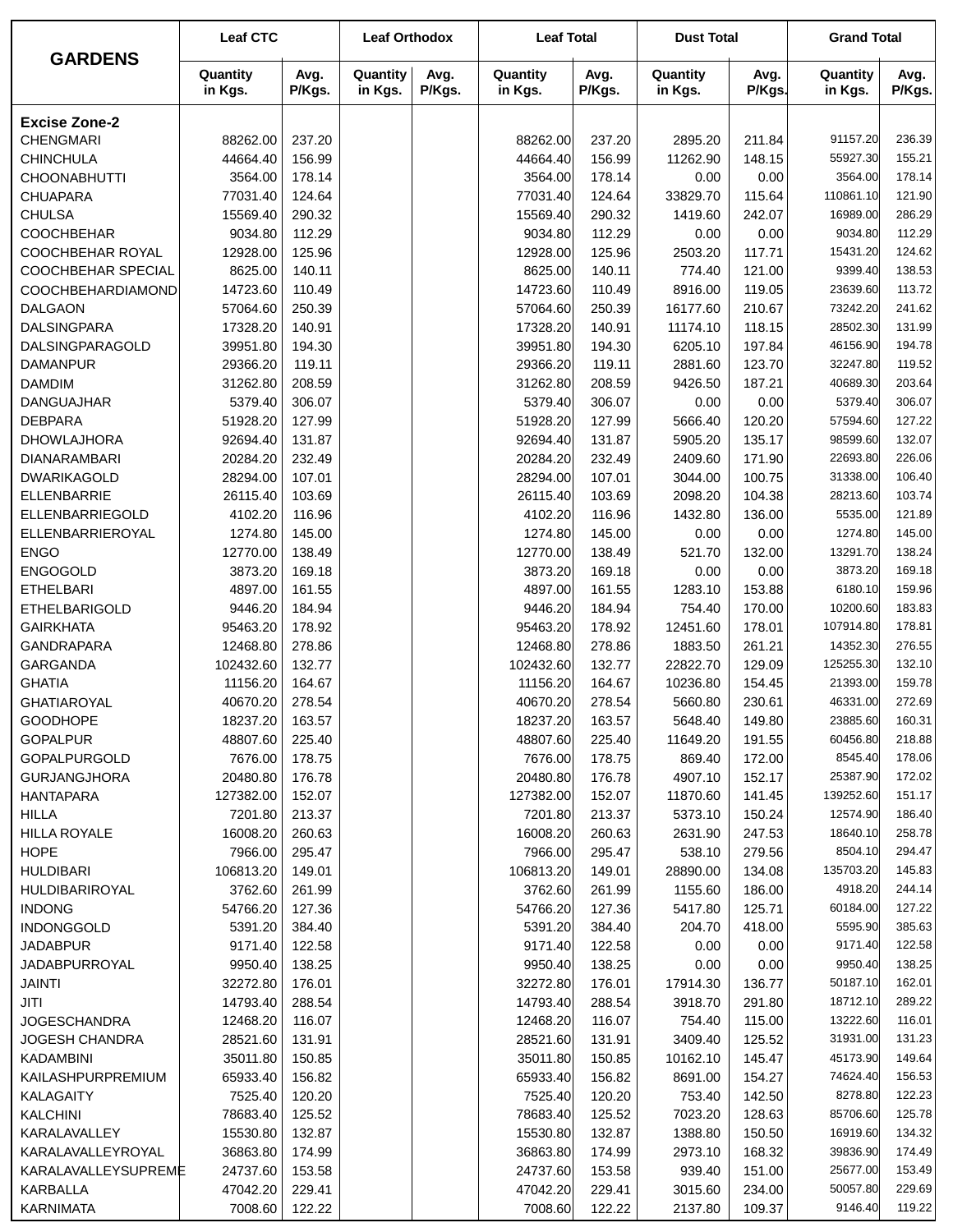|                         | <b>Leaf CTC</b>     |                | <b>Leaf Orthodox</b> |                | <b>Leaf Total</b>   |                | <b>Dust Total</b>   |                | <b>Grand Total</b>  |                |
|-------------------------|---------------------|----------------|----------------------|----------------|---------------------|----------------|---------------------|----------------|---------------------|----------------|
| <b>GARDENS</b>          | Quantity<br>in Kgs. | Avg.<br>P/Kgs. | Quantity<br>in Kgs.  | Avg.<br>P/Kgs. | Quantity<br>in Kgs. | Avg.<br>P/Kgs. | Quantity<br>in Kgs. | Avg.<br>P/Kgs. | Quantity<br>in Kgs. | Avg.<br>P/Kgs. |
| <b>Excise Zone-2</b>    |                     |                |                      |                |                     |                |                     |                |                     |                |
| <b>KARTICK</b>          | 33558.00            | 257.00         |                      |                | 33558.00            | 257.00         | 2942.30             | 275.64         | 36500.30            | 258.51         |
| <b>KUCHLIBARIGOLD</b>   | 12436.80            | 106.86         |                      |                | 12436.80            | 106.86         | 658.40              | 87.83          | 13095.20            | 105.90         |
| <b>KUMARGRAM</b>        | 26252.00            | 286.20         |                      |                | 26252.00            | 286.20         | 1884.50             | 268.79         | 28136.50            | 285.03         |
| <b>KURTI</b>            | 17753.80            | 234.64         |                      |                | 17753.80            | 234.64         | 0.00                | 0.00           | 17753.80            | 234.64         |
| <b>LEESHRIVER</b>       | 18798.40            | 295.09         |                      |                | 18798.40            | 295.09         | 3345.70             | 272.80         | 22144.10            | 291.73         |
| <b>LOOKSUN</b>          | 31537.40            | 150.46         |                      |                | 31537.40            | 150.46         | 14966.00            | 154.25         | 46503.40            | 151.68         |
| LOOKSUNGOLD             | 39029.80            | 210.90         |                      |                | 39029.80            | 210.90         | 1184.80             | 202.22         | 40214.60            | 210.65         |
| <b>MAHAK</b>            | 15667.40            | 141.20         |                      |                | 15667.40            | 141.20         | 0.00                | 0.00           | 15667.40            | 141.20         |
| <b>MAHESHWARI</b>       | 5954.60             | 145.09         |                      |                | 5954.60             | 145.09         | 1405.50             | 129.59         | 7360.10             | 142.13         |
| MAHESHWARIGOLD          | 13162.60            | 182.18         |                      |                | 13162.60            | 182.18         | 623.40              | 178.99         | 13786.00            | 182.04         |
| <b>MAINAK ROYALLE</b>   | 248.40              | 456.50         |                      |                | 248.40              | 456.50         | 126.70              | 362.00         | 375.10              | 424.58         |
| <b>MAINAKHILLS</b>      | 16780.20            | 177.08         |                      |                | 16780.20            | 177.08         | 1557.20             | 154.72         | 18337.40            | 175.18         |
| <b>MAJHERDABRI</b>      | 28404.20            | 226.17         |                      |                | 28404.20            | 226.17         | 3912.10             | 222.07         | 32316.30            | 225.67         |
| <b>MATELLI</b>          | 33851.80            | 140.29         |                      |                | 33851.80            | 140.29         | 18075.00            | 127.78         | 51926.80            | 135.93         |
| <b>MATHURA</b>          | 23220.80            | 152.52         |                      |                | 23220.80            | 152.52         | 3092.60             | 161.49         | 26313.40            | 153.57         |
| <b>MAYNAGURI GOLD</b>   | 9751.00             | 113.46         |                      |                | 9751.00             | 113.46         | 2837.60             | 115.91         | 12588.60            | 114.01         |
| <b>MECHPARA</b>         | 8827.00             | 186.14         |                      |                | 8827.00             | 186.14         | 1508.80             | 212.50         | 10335.80            | 189.99         |
| <b>MEENGLAS</b>         | 34686.80            | 276.06         |                      |                | 34686.80            | 276.06         | 6001.80             | 278.42         | 40688.60            | 276.41         |
| <b>MEKLIBARI</b>        | 1479.00             | 187.32         |                      |                | 1479.00             | 187.32         | 1419.80             | 134.49         | 2898.80             | 161.44         |
| <b>MOGULKATA</b>        | 36547.00            | 166.93         |                      |                | 36547.00            | 166.93         | 15172.90            | 146.09         | 51719.90            | 160.82         |
| Mohit                   | 822.80              | 131.00         |                      |                | 822.80              | 131.00         | 0.00                | 0.00           | 822.80              | 131.00         |
| <b>MORAGHAT</b>         | 15132.00            | 225.08         |                      |                | 15132.00            | 225.08         | 4726.40             | 166.69         | 19858.40            | 211.18         |
| <b>MUJNAI</b>           | 54325.60            | 149.91         |                      |                | 54325.60            | 149.91         | 10899.40            | 134.65         | 65225.00            | 147.36         |
| <b>NAGRAKATA</b>        | 29094.20            | 161.01         |                      |                | 29094.20            | 161.01         | 1044.40             | 176.00         | 30138.60            | 161.53         |
| <b>NEDAM</b>            | 59804.20            | 172.23         |                      |                | 59804.20            | 172.23         | 5962.80             | 143.64         | 65767.00            | 169.64         |
| <b>NEPUCHAPUR</b>       | 30381.40            | 223.80         |                      |                | 30381.40            | 223.80         | 4181.10             | 194.56         | 34562.50            | 220.27         |
| <b>NEWDOOARS</b>        | 42319.40            | 226.89         |                      |                | 42319.40            | 226.89         | 3200.30             | 229.11         | 45519.70            | 227.04         |
| NEWGLENCOE              | 18903.40            | 133.06         |                      |                | 18903.40            | 133.06         | 6040.80             | 109.39         | 24944.20            | 127.33         |
| <b>NEWLANDS</b>         | 88316.60            | 175.05         |                      |                | 88316.60            | 175.05         | 16669.20            | 168.84         | 104985.80           | 174.07         |
| <b>NIMTIJHORA</b>       | 39464.60            | 118.38         |                      |                | 39464.60            | 118.38         | 10481.20            | 109.26         | 49945.80            | 116.46         |
| NIMTIJHORAGOLD          | 47501.00            | 143.72         |                      |                | 47501.00            | 143.72         | 9374.80             | 129.95         | 56875.80            | 141.45         |
| NOWERANUDDY             | 37512.00            | 247.39         |                      |                | 37512.00            | 247.39         | 3385.70             | 213.77         | 40897.70            | 244.61         |
| <b>OODLABARI</b>        | 0.00                | 0.00           |                      |                | 0.00                | 0.00           | 1103.20             | 101.00         | 1103.20             | 101.00         |
| <b>OODLABARIGOLD</b>    | 70918.20            | 193.57         |                      |                | 70918.20            | 193.57         | 4883.20             | 174.58         | 75801.40            | 192.35         |
| <b>OODLABARISUPREME</b> | 13102.20            | 142.71         |                      |                | 13102.20            | 142.71         | 1027.60             | 121.00         | 14129.80            | 141.13         |
| PALASHBARI CLASSIC      | 23017.00            | 156.07         |                      |                | 23017.00            | 156.07         | 0.00                | 0.00           | 23017.00            | 156.07         |
| PALASHBARIROYAL         | 10165.40            | 217.54         |                      |                | 10165.40            | 217.54         | 0.00                | 0.00           | 10165.40            | 217.54         |
| PATKAPARA               | 25590.60            | 131.32         |                      |                | 25590.60            | 131.32         | 4537.60             | 142.25         | 30128.20            | 132.97         |
| PATKAPARAGOLD           | 20646.20            | 206.30         |                      |                | 20646.20            | 206.30         | 830.40              | 225.00         | 21476.60            | 207.02         |
| PATKAPARAROYAL          | 34600.20            | 140.99         |                      |                | 34600.20            | 140.99         | 8317.50             | 138.91         | 42917.70            | 140.59         |
| <b>PHASKOWA</b>         | 39471.80            | 149.99         |                      |                | 39471.80            | 149.99         | 7988.40             | 137.35         | 47460.20            | 147.87         |
| PHASKOWA ROYAL          | 5651.20             | 262.95         |                      |                | 5651.20             | 262.95         | 0.00                | 0.00           | 5651.20             | 262.95         |
| PHASKOWAGOLD            | 4732.60             | 193.21         |                      |                | 4732.60             | 193.21         | 0.00                | 0.00           | 4732.60             | 193.21         |
| <b>RAHIMIAGOLD</b>      | 49233.60            | 148.26         |                      |                | 49233.60            | 148.26         | 1002.80             | 168.60         | 50236.40            | 148.66         |
| <b>RAIMATANG</b>        | 17948.60            | 114.04         |                      |                | 17948.60            | 114.04         | 3496.80             | 122.21         | 21445.40            | 115.37         |
| RAJA                    | 14017.20            | 113.29         |                      |                | 14017.20            | 113.29         | 2111.90             | 117.03         | 16129.10            | 113.78         |
| <b>RAJABHAT</b>         | 6188.20             | 165.50         |                      |                | 6188.20             | 165.50         | 1897.00             | 164.84         | 8085.20             | 165.35         |
| RAJAROYAL               | 34628.80            | 154.74         |                      |                | 34628.80            | 154.74         | 4981.30             | 145.48         | 39610.10            | 153.57         |
| RANICHERRAROYAL         | 25763.40            | 187.39         |                      |                | 25763.40            | 187.39         | 1128.80             | 140.00         | 26892.20            | 185.40         |
| <b>RHEABARI</b>         | 38127.80            | 222.43         |                      |                | 38127.80            | 222.43         | 15020.50            | 182.73         | 53148.30            | 211.21         |
| <b>RUNGAMUTTEE</b>      | 10753.80            | 204.41         |                      |                | 10753.80            | 204.41         | 4059.20             | 168.00         | 14813.00            | 194.43         |
| <b>RYDAK</b>            | 79475.40            | 237.68         |                      |                | 79475.40            | 237.68         | 25763.50            | 231.23         | 105238.90           | 236.10         |
| <b>SAMSING</b>          | 26549.00            | 128.57         |                      |                | 26549.00            | 128.57         | 0.00                | 0.00           | 26549.00            | 128.57         |
| SAMSINGSILVER           | 8421.60             | 160.43         |                      |                | 8421.60             | 160.43         | 0.00                | 0.00           | 8421.60             | 160.43         |
| <b>SANKOS</b>           | 29523.20            | 257.39         |                      |                | 29523.20            | 257.39         | 3317.30             | 224.43         | 32840.50            | 254.06         |
| SARASWATIPUR            | 43877.20            | 220.97         |                      |                | 43877.20            | 220.97         | 5921.80             | 229.85         | 49799.00            | 222.03         |
| SARUGAON                | 43067.80            | 138.13         |                      |                | 43067.80            | 138.13         | 3810.00             | 143.42         | 46877.80            | 138.56         |
| <b>SATALI</b>           | 63221.40            | 162.39         |                      |                | 63221.40            | 162.39         | 8684.80             | 152.74         | 71906.20            | 161.23         |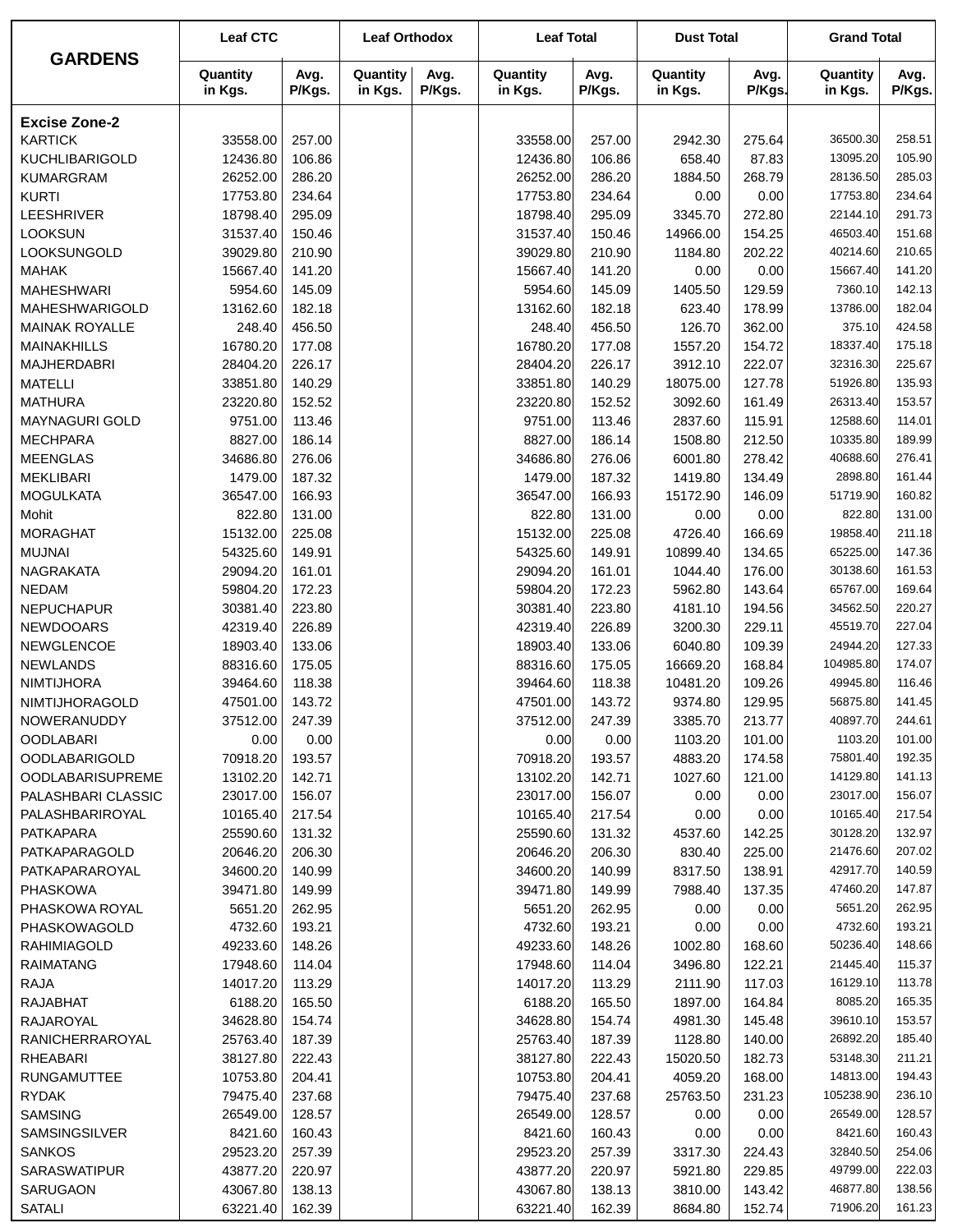| <b>GARDENS</b>          | <b>Leaf CTC</b>     |                | <b>Leaf Orthodox</b> |                | <b>Leaf Total</b>   |                | <b>Dust Total</b>   |                | <b>Grand Total</b>  |                |
|-------------------------|---------------------|----------------|----------------------|----------------|---------------------|----------------|---------------------|----------------|---------------------|----------------|
|                         | Quantity<br>in Kgs. | Avg.<br>P/Kgs. | Quantity<br>in Kgs.  | Avg.<br>P/Kgs. | Quantity<br>in Kgs. | Avg.<br>P/Kgs. | Quantity<br>in Kgs. | Avg.<br>P/Kgs. | Quantity<br>in Kgs. | Avg.<br>P/Kgs. |
| <b>Excise Zone-2</b>    |                     |                |                      |                |                     |                |                     |                |                     |                |
| SAUDAMINI               | 2514.20             | 101.38         |                      |                | 2514.20             | 101.38         | 1130.10             | 103.00         | 3644.30             | 101.88         |
| <b>SHIKARPUR</b>        | 22524.00            | 127.56         |                      |                | 22524.00            | 127.56         | 1598.80             | 129.47         | 24122.80            | 127.68         |
| <b>SHIKARPURGOLD</b>    | 30996.00            | 165.18         |                      |                | 30996.00            | 165.18         | 11808.70            | 150.54         | 42804.70            | 161.14         |
| SINGHANIA GOLD          | 11245.00            | 172.50         |                      |                | 11245.00            | 172.50         | 3688.30             | 162.17         | 14933.30            | 169.95         |
| SINGHANIA ROYAL         | 4343.40             | 135.81         |                      |                | 4343.40             | 135.81         | 2773.30             | 155.46         | 7116.70             | 143.47         |
| <b>SITARAMPUR</b>       | 9004.00             | 141.64         |                      |                | 9004.00             | 141.64         | 6133.20             | 112.17         | 15137.20            | 129.70         |
| SOONGACHI               | 25140.60            | 123.43         |                      |                | 25140.60            | 123.43         | 3308.20             | 119.16         | 28448.80            | 122.94         |
| <b>SUBHASINI</b>        | 43345.40            | 160.78         |                      |                | 43345.40            | 160.78         | 9365.60             | 137.78         | 52711.00            | 156.70         |
| <b>SURYA</b>            | 12092.40            | 140.50         |                      |                | 12092.40            | 140.50         | 1282.80             | 135.51         | 13375.20            | 140.02         |
| <b>TASATI</b>           | 4757.00             | 151.40         |                      |                | 4757.00             | 151.40         | 8700.80             | 134.30         | 13457.80            | 140.34         |
| <b>TASATI GOLD</b>      | 13319.60            | 141.36         |                      |                | 13319.60            | 141.36         | 0.00                | 0.00           | 13319.60            | 141.36         |
| <b>TEA BUDS</b>         | 35140.40            | 105.94         |                      |                | 35140.40            | 105.94         | 533.40              | 85.00          | 35673.80            | 105.62         |
| <b>TEA VALLEY</b>       | 50633.60            | 104.68         |                      |                | 50633.60            | 104.68         | 3463.50             | 91.21          | 54097.10            | 103.82         |
| <b>TELEPARA</b>         | 27878.80            | 131.94         |                      |                | 27878.80            | 131.94         | 8412.80             | 150.00         | 36291.60            | 136.13         |
| TELEPARAROYAL           | 9202.60             | 167.41         |                      |                | 9202.60             | 167.41         | 2987.60             | 162.01         | 12190.20            | 166.09         |
| <b>TINBIGHA WHITE</b>   | 23899.00            | 135.52         |                      |                | 23899.00            | 135.52         | 8119.80             | 128.23         | 32018.80            | 133.67         |
| <b>TOORSA</b>           | 10959.80            | 144.88         |                      |                | 10959.80            | 144.88         | 5101.10             | 133.87         | 16060.90            | 141.38         |
| <b>TOORSA ELITE</b>     | 6188.20             | 222.77         |                      |                | 6188.20             | 222.77         | 1769.00             | 161.14         | 7957.20             | 209.07         |
| <b>TRUEVALUE</b>        | 32547.00            | 178.44         |                      |                | 32547.00            | 178.44         | 1543.20             | 168.98         | 34090.20            | 178.01         |
| <b>TULSI</b>            | 12341.80            | 140.78         |                      |                | 12341.80            | 140.78         | 4844.00             | 143.58         | 17185.80            | 141.57         |
| <b>UPPERJALPAIGURI</b>  | 19726.40            | 116.65         |                      |                | 19726.40            | 116.65         | 7471.80             | 106.71         | 27198.20            | 113.92         |
| <b>WASHABARIE</b>       | 41431.00            | 233.97         |                      |                | 41431.00            | 233.97         | 6585.70             | 218.76         | 48016.70            | 231.88         |
| <b>WASHABARIETARA</b>   | 25692.60            | 163.00         |                      |                | 25692.60            | 163.00         | 3720.70             | 170.69         | 29413.30            | 163.97         |
| YULEBLACK               | 1771.20             | 152.29         |                      |                | 1771.20             | 152.29         | 1188.80             | 174.00         | 2960.00             | 161.01         |
| <b>ZURRENTEE</b>        | 6914.80             | 212.08         |                      |                | 6914.80             | 212.08         | 3222.40             | 209.70         | 10137.20            | 211.32         |
| <b>District Total</b>   | 4972238.40          | 178.01         |                      |                | 4972238.40          | 178.01         | 845778.30           | 161.58         | 5818016.70          | 175.62         |
| <b>Terai BLF</b>        |                     |                |                      |                |                     |                |                     |                |                     |                |
| AMBABARI                | 36784.20            | 102.18         |                      |                | 36784.20            | 102.18         | 0.00                | 0.00           | 36784.20            | 102.18         |
| AMBABARIGOLD            | 34464.40            | 110.64         |                      |                | 34464.40            | 110.64         | 0.00                | 0.00           | 34464.40            | 110.64         |
| <b>AMBARI HAT</b>       | 33406.00            | 113.70         |                      |                | 33406.00            | 113.70         | 1044.40             | 119.00         | 34450.40            | 113.86         |
| ARADHANA GOLD           | 24678.60            | 100.21         |                      |                | 24678.60            | 100.21         | 0.00                | 0.00           | 24678.60            | 100.21         |
| <b>AROMA</b>            | 15292.20            | 122.19         |                      |                | 15292.20            | 122.19         | 5432.30             | 116.30         | 20724.50            | 120.65         |
| <b>AROMAGOLD</b>        | 47632.80            | 132.12         |                      |                | 47632.80            | 132.12         | 6364.00             | 124.81         | 53996.80            | 131.26         |
| <b>AYAN GOLD</b>        | 31173.20            | 114.37         |                      |                | 31173.20            | 114.37         | 0.00                | 0.00           | 31173.20            | 114.37         |
| <b>BADAMI</b>           | 37063.40            | 112.55         |                      |                | 37063.40            | 112.55         | 3080.20             | 121.72         | 40143.60            | 113.25         |
| <b>BELBARI PREMIUM</b>  | 3394.20             | 117.33         |                      |                | 3394.20             | 117.33         | 754.40              | 126.00         | 4148.60             | 118.91         |
| <b>BELBARIGOLD</b>      | 1822.80             | 110.00         |                      |                | 1822.80             | 110.00         | 0.00                | 0.00           | 1822.80             | 110.00         |
| <b>BHAKTIADANGI</b>     | 25008.80            | 108.46         |                      |                | 25008.80            | 108.46         | 8308.40             | 107.58         | 33317.20            | 108.24         |
| <b>BHATRI DIAMOND</b>   | 14986.20            | 153.73         |                      |                | 14986.20            | 153.73         | 0.00                | 0.00           | 14986.20            | 153.73         |
| CACHARKINGDIAMOND       | 13268.00            | 100.66         |                      |                | 13268.00            | 100.66         | 1114.40             | 99.00          | 14382.40            | 100.53         |
| CACHARKINGGOLD          | 6474.00             | 105.18         |                      |                | 6474.00             | 105.18         | 1114.40             | 100.00         | 7588.40             | 104.42         |
| <b>CENTURION GOLD</b>   | 79409.80            | 112.43         |                      |                | 79409.80            | 112.43         | 0.00                | 0.00           | 79409.80            | 112.43         |
| CHHAOAPHALITEAESTATE    | 9182.40             | 153.42         |                      |                | 9182.40             | 153.42         | 0.00                | 0.00           | 9182.40             | 153.42         |
| <b>CHITALGHATA</b>      | 7196.80             | 104.20         |                      |                | 7196.80             | 104.20         | 1031.10             | 106.62         | 8227.90             | 104.50         |
| <b>CHOCHPARA</b>        | 17921.20            | 144.93         |                      |                | 17921.20            | 144.93         | 0.00                | 0.00           | 17921.20            | 144.93         |
| <b>CITYGREEN</b>        | 13197.40            | 99.18          |                      |                | 13197.40            | 99.18          | 3973.20             | 88.88          | 17170.60            | 96.80          |
| <b>DISHA GOLD</b>       | 56727.00            | 109.69         |                      |                | 56727.00            | 109.69         | 0.00                | 0.00           | 56727.00            | 109.69         |
| <b>DUNGDUGI DIAMOND</b> | 55854.40            | 113.87         |                      |                | 55854.40            | 113.87         | 0.00                | 0.00           | 55854.40            | 113.87         |
| <b>DUNGDUGI GOLD</b>    | 39776.20            | 105.04         |                      |                | 39776.20            | 105.04         | 869.40              | 102.00         | 40645.60            | 104.97         |
| <b>DUNGDUGI ROYAL</b>   | 3054.80             | 143.79         |                      |                | 3054.80             | 143.79         | 126.70              | 106.00         | 3181.50             | 142.28         |
| <b>ELEGANTGOLD</b>      | 32826.80            | 110.02         |                      |                | 32826.80            | 110.02         | 2427.60             | 100.57         | 35254.40            | 109.37         |
| FATIK CHANDRA GOLD      | 1143.60             | 137.00         |                      |                | 1143.60             | 137.00         | 1112.00             | 111.00         | 2255.60             | 124.18         |
| GAYATREEGOLD            | 6307.20             | 111.63         |                      |                | 6307.20             | 111.63         | 0.00                | 0.00           | 6307.20             | 111.63         |
| <b>GITANJALIDIAMOND</b> | 44125.20            | 115.59         |                      |                | 44125.20            | 115.59         | 5036.40             | 110.82         | 49161.60            | 115.10         |
| <b>GOALTULI</b>         | 2392.20             | 138.33         |                      |                | 2392.20             | 138.33         | 4672.40             | 137.31         | 7064.60             | 137.66         |
| GOVARDHANGOLD           | 1412.80             | 113.82         |                      |                | 1412.80             | 113.82         | 0.00                | 0.00           | 1412.80             | 113.82         |
|                         |                     |                |                      |                |                     |                |                     |                |                     |                |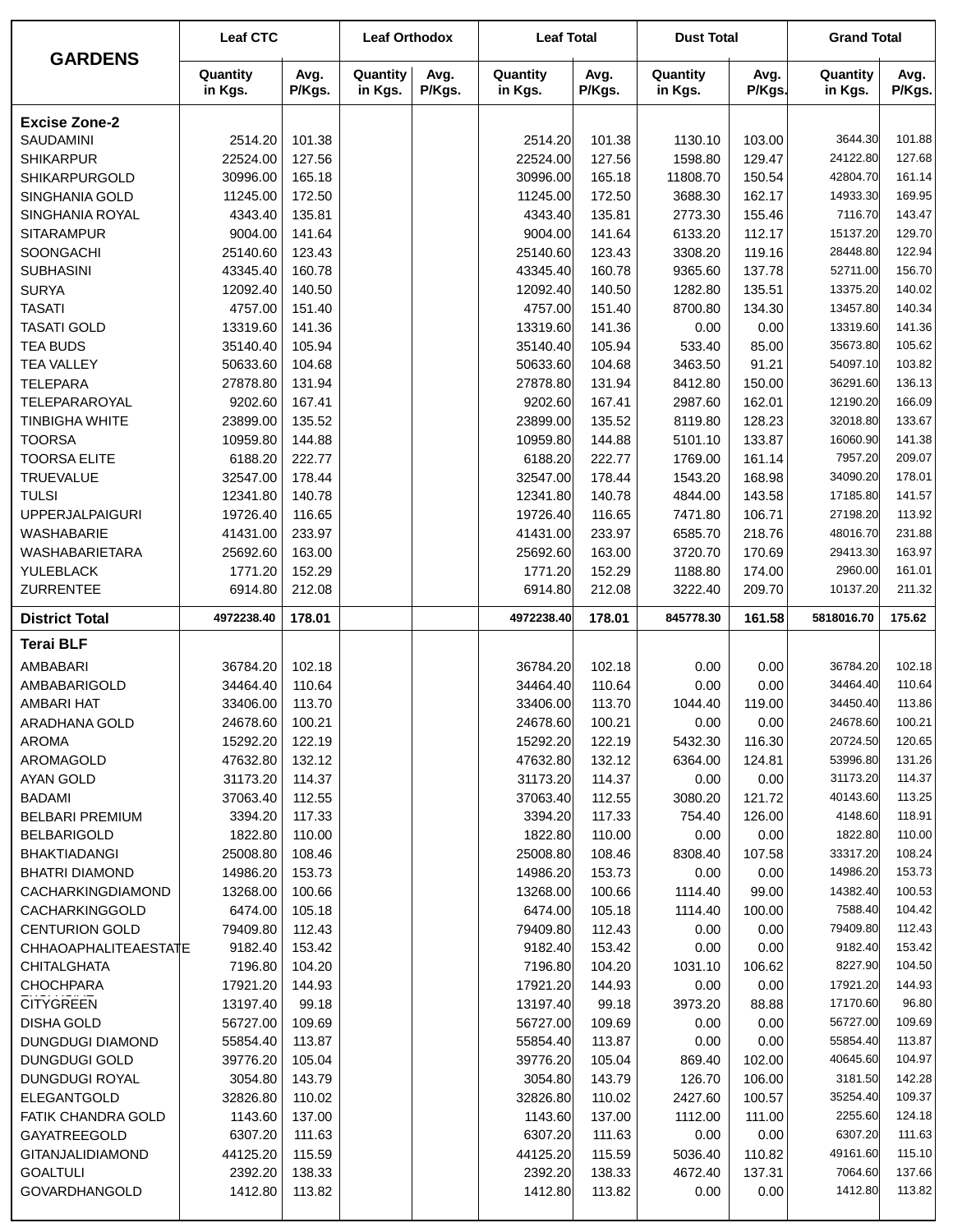|                           | <b>Leaf CTC</b>     |                | <b>Leaf Orthodox</b> |                | <b>Leaf Total</b>   |                | <b>Dust Total</b>   |                | <b>Grand Total</b>  |                |
|---------------------------|---------------------|----------------|----------------------|----------------|---------------------|----------------|---------------------|----------------|---------------------|----------------|
| <b>GARDENS</b>            | Quantity<br>in Kgs. | Avg.<br>P/Kgs. | Quantity<br>in Kgs.  | Avg.<br>P/Kgs. | Quantity<br>in Kgs. | Avg.<br>P/Kgs. | Quantity<br>in Kgs. | Avg.<br>P/Kgs. | Quantity<br>in Kgs. | Avg.<br>P/Kgs. |
| <b>Excise Zone-2</b>      |                     |                |                      |                |                     |                |                     |                |                     |                |
| <b>HAPPY ROYAL</b>        | 152208.60           | 113.83         |                      |                | 152208.60           | 113.83         | 4889.60             | 109.97         | 157098.20           | 113.71         |
| <b>HEEMALIPUR</b>         | 18736.60            | 114.24         |                      |                | 18736.60            | 114.24         | 0.00                | 0.00           | 18736.60            | 114.24         |
| <b>HEER NANDINI</b>       | 4157.00             | 106.33         |                      |                | 4157.00             | 106.33         | 0.00                | 0.00           | 4157.00             | 106.33         |
| HEER NANDINI GOLD         | 0.00                | 0.00           |                      |                | 0.00                | 0.00           | 1394.40             | 91.00          | 1394.40             | 91.00          |
| INDIRAPREMIUM             | 11048.20            | 129.17         |                      |                | 11048.20            | 129.17         | 594.40              | 132.00         | 11642.60            | 129.31         |
| <b>JAGANNATHPUR</b>       | 38575.40            | 111.96         |                      |                | 38575.40            | 111.96         | 2433.20             | 112.00         | 41008.60            | 111.96         |
| JAIHANUMAN                | 3325.60             | 92.82          |                      |                | 3325.60             | 92.82          | 1073.80             | 96.00          | 4399.40             | 93.60          |
| <b>JEEVANMOTI</b>         | 9241.20             | 110.71         |                      |                | 9241.20             | 110.71         | 2643.20             | 109.13         | 11884.40            | 110.36         |
| <b>KABINI</b>             | 15852.40            | 141.48         |                      |                | 15852.40            | 141.48         | 1158.80             | 124.33         | 17011.20            | 140.31         |
| KABINI VALUE              | 13468.20            | 111.35         |                      |                | 13468.20            | 111.35         | 0.00                | 0.00           | 13468.20            | 111.35         |
| KAILASHGIRI               | 1006.80             | 100.00         |                      |                | 1006.80             | 100.00         | 0.00                | 0.00           | 1006.80             | 100.00         |
| KAILASHGIRIDIAMOND        | 69989.00            | 114.30         |                      |                | 69989.00            | 114.30         | 0.00                | 0.00           | 69989.00            | 114.30         |
| <b>KALPAK</b>             | 68195.20            | 111.87         |                      |                | 68195.20            | 111.87         | 486.70              | 101.00         | 68681.90            | 111.80         |
| <b>KAMAKSHI</b>           | 27830.60            | 113.51         |                      |                | 27830.60            | 113.51         | 6704.00             | 118.04         | 34534.60            | 114.39         |
| <b>KANCHAN</b>            | 16387.80            | 110.46         |                      |                | 16387.80            | 110.46         | 0.00                | 0.00           | 16387.80            | 110.46         |
| KANCHANJANGA              | 26896.00            | 115.02         |                      |                | 26896.00            | 115.02         | 1727.60             | 106.59         | 28623.60            | 114.51         |
| KANTA BARI ROYAL          | 10319.60            | 124.60         |                      |                | 10319.60            | 124.60         | 0.00                | 0.00           | 10319.60            | 124.60         |
| <b>KANTIVITA</b>          | 3964.20             | 126.00         |                      |                | 3964.20             | 126.00         | 0.00                | 0.00           | 3964.20             | 126.00         |
| KANTIVITA VALUE           | 682.80              | 100.00         |                      |                | 682.80              | 100.00         | 2503.20             | 90.66          | 3186.00             | 92.67          |
| <b>KARABITEA</b>          | 892.80              | 106.00         |                      |                | 892.80              | 106.00         | 0.00                | 0.00           | 892.80              | 106.00         |
| <b>KASHISH</b>            | 19208.80            | 115.51         |                      |                | 19208.80            | 115.51         | 2088.80             | 97.26          | 21297.60            | 113.72         |
| <b>KESARGOLD</b>          | 85173.20            | 116.26         |                      |                | 85173.20            | 116.26         | 0.00                | 0.00           | 85173.20            | 116.26         |
| KHARIBARI                 | 24138.40            | 109.89         |                      |                | 24138.40            | 109.89         | 1071.80             | 104.02         | 25210.20            | 109.64         |
| KHARIBARIGOLD             | 56290.20            | 117.96         |                      |                | 56290.20            | 117.96         | 798.40              | 110.57         | 57088.60            | 117.86         |
| <b>KISHORIBAGH</b>        | 30397.00            | 135.60         |                      |                | 30397.00            | 135.60         | 868.40              | 151.63         | 31265.40            | 136.05         |
| KUMARIKACLONAL            | 9635.20             | 126.73         |                      |                | 9635.20             | 126.73         | 2674.30             | 120.91         | 12309.50            | 125.46         |
| KUMARIKASPECIAL           | 10752.40            | 152.29         |                      |                | 10752.40            | 152.29         | 1213.80             | 141.00         | 11966.20            | 151.15         |
| <b>MADATI</b>             | 5102.00             | 112.95         |                      |                | 5102.00             | 112.95         | 0.00                | 0.00           | 5102.00             | 112.95         |
| <b>MADHURI GOLD</b>       | 14301.20            | 114.67         |                      |                | 14301.20            | 114.67         | 0.00                | 0.00           | 14301.20            | 114.67         |
| <b>MAJULIBARI</b>         | 791.40              | 108.00         |                      |                | 791.40              | 108.00         | 0.00                | 0.00           | 791.40              | 108.00         |
| <b>MAJULIBARI PREMIUM</b> | 511.40              | 114.00         |                      |                | 511.40              | 114.00         | 774.40              | 115.00         | 1285.80             | 114.60         |
| MAJULIBARIGOLD            | 762.80              | 110.00         |                      |                | 762.80              | 110.00         | 2560.80             | 112.19         | 3323.60             | 111.69         |
| <b>MALAPARADIAMOND</b>    | 11970.00            | 122.87         |                      |                | 11970.00            | 122.87         | 514.40              | 120.00         | 12484.40            | 122.75         |
| MALAPARAGOLD              | 12672.00            | 108.74         |                      |                | 12672.00            | 108.74         | 0.00                | 0.00           | 12672.00            | 108.74         |
| <b>MAUSOM</b>             | 26807.20            | 229.51         |                      |                | 26807.20            | 229.51         | 6004.60             | 221.73         | 32811.80            | 228.09         |
| <b>MAYA</b>               | 11727.40            | 108.61         |                      |                | 11727.40            | 108.61         | 0.00                | 0.00           | 11727.40            | 108.61         |
| <b>MINU GOLD</b>          | 62137.40            | 113.33         |                      |                | 62137.40            | 113.33         | 1034.40             | 100.00         | 63171.80            | 113.11         |
| <b>MINUTEA</b>            | 3284.80             | 107.13         |                      |                | 3284.80             | 107.13         | 0.00                | 0.00           | 3284.80             | 107.13         |
| <b>MONI</b>               | 27533.00            | 122.13         |                      |                | 27533.00            | 122.13         | 0.00                | 0.00           | 27533.00            | 122.13         |
| <b>MUNGA MOTI</b>         | 9878.60             | 160.06         |                      |                | 9878.60             | 160.06         | 0.00                | 0.00           | 9878.60             | 160.06         |
| NALSARSUPREME             | 4247.00             | 111.58         |                      |                | 4247.00             | 111.58         | 819.40              | 116.00         | 5066.40             | 112.30         |
| <b>NANDIT</b>             | 33521.20            | 130.41         |                      |                | 33521.20            | 130.41         | 0.00                | 0.00           | 33521.20            | 130.41         |
| <b>NIJBARICLASSIC</b>     | 8198.20             | 122.51         |                      |                | 8198.20             | 122.51         | 1044.40             | 90.00          | 9242.60             | 118.84         |
| NIJBARIEXCLUSIVE          | 115255.40           | 137.83         |                      |                | 115255.40           | 137.83         | 1753.20             | 123.71         | 117008.60           | 137.62         |
| <b>NILAJI DIAMOND</b>     | 41820.40            | 123.22         |                      |                | 41820.40            | 123.22         | 826.40              | 126.00         | 42646.80            | 123.28         |
| NILAJIROYAL               | 17022.80            | 111.09         |                      |                | 17022.80            | 111.09         | 1340.80             | 96.16          | 18363.60            | 110.00         |
| <b>NORTHDINAJPUR</b>      | 21986.40            | 106.02         |                      |                | 21986.40            | 106.02         | 2941.40             | 110.90         | 24927.80            | 106.59         |
| NOYYAL                    | 11735.60            | 120.79         |                      |                | 11735.60            | 120.79         | 2833.20             | 103.00         | 14568.80            | 117.33         |
| <b>PADMINI</b>            | 15113.00            | 137.57         |                      |                | 15113.00            | 137.57         | 1383.20             | 111.99         | 16496.20            | 135.42         |
| <b>PANAV</b>              | 1031.40             | 100.00         |                      |                | 1031.40             | 100.00         | 0.00                | 0.00           | 1031.40             | 100.00         |
| PARAGONGOLD               | 22773.20            | 104.75         |                      |                | 22773.20            | 104.75         | 5210.80             | 105.20         | 27984.00            | 104.84         |
| PHOOLJHORAGOLD            | 4935.00             | 126.96         |                      |                | 4935.00             | 126.96         | 0.00                | 0.00           | 4935.00             | 126.96         |
| <b>PIONEERTEA</b>         | 28942.00            | 104.48         |                      |                | 28942.00            | 104.48         | 0.00                | 0.00           | 28942.00            | 104.48         |
| <b>RAIMOHAN</b>           | 3174.20             | 224.50         |                      |                | 3174.20             | 224.50         | 0.00                | 0.00           | 3174.20             | 224.50         |
| <b>RANGEET</b>            | 4117.00             | 160.48         |                      |                | 4117.00             | 160.48         | 0.00                | 0.00           | 4117.00             | 160.48         |
| RANGEETVALUE              | 3464.20             | 136.77         |                      |                | 3464.20             | 136.77         | 3133.20             | 120.68         | 6597.40             | 129.13         |
| <b>RATNA</b>              | 27615.60            | 146.41         |                      |                | 27615.60            | 146.41         | 3503.20             | 158.16         | 31118.80            | 147.73         |
| <b>RDTEA</b>              | 155119.00           | 104.81         |                      |                | 155119.00           | 104.81         | 9884.10             | 103.30         | 165003.10           | 104.72         |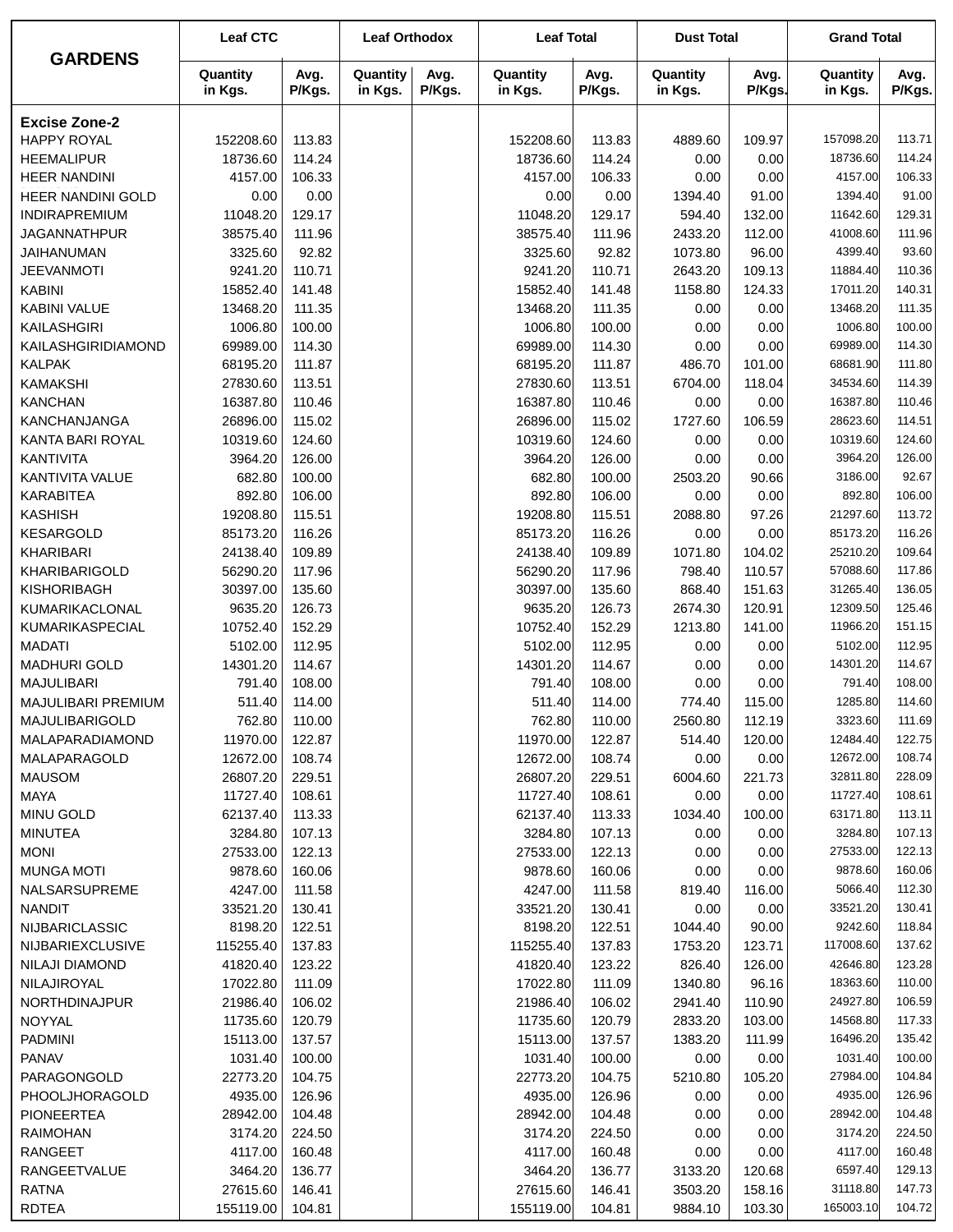| <b>GARDENS</b>                         | <b>Leaf CTC</b>      |                  | <b>Leaf Orthodox</b> |                | <b>Leaf Total</b>    |                  | <b>Dust Total</b>   |                  | <b>Grand Total</b>   |                  |
|----------------------------------------|----------------------|------------------|----------------------|----------------|----------------------|------------------|---------------------|------------------|----------------------|------------------|
|                                        | Quantity<br>in Kgs.  | Avg.<br>P/Kgs.   | Quantity<br>in Kgs.  | Avg.<br>P/Kgs. | Quantity<br>in Kgs.  | Avg.<br>P/Kgs.   | Quantity<br>in Kgs. | Avg.<br>P/Kgs.   | Quantity<br>in Kgs.  | Avg.<br>P/Kgs.   |
| <b>Excise Zone-2</b>                   |                      |                  |                      |                |                      |                  |                     |                  |                      |                  |
| RIDDHESHROYAL                          | 0.00                 | 0.00             |                      |                | 0.00                 | 0.00             | 763.20              | 98.00            | 763.20               | 98.00            |
| ROYBARI GOLD                           | 3051.20              | 110.00           |                      |                | 3051.20              | 110.00           | 0.00                | 0.00             | 3051.20              | 110.00           |
| <b>SAMBARI</b>                         | 11643.80             | 107.90           |                      |                | 11643.80             | 107.90           | 0.00                | 0.00             | 11643.80             | 107.90           |
| SAMBARI PREMIUM                        | 9279.60              | 116.58           |                      |                | 9279.60              | 116.58           | 2295.20             | 112.68           | 11574.80             | 115.80           |
| SAMBARIGOLD                            | 5215.60              | 110.00           |                      |                | 5215.60              | 110.00           | 0.00                | 0.00             | 5215.60              | 110.00           |
| <b>SAMBARISUPREME</b>                  | 3965.60              | 119.03           |                      |                | 3965.60              | 119.03           | 0.00                | 0.00             | 3965.60              | 119.03           |
| SANAGOLD                               | 32833.00             | 107.67           |                      |                | 32833.00             | 107.67           | 0.00                | 0.00             | 32833.00             | 107.67           |
| SANTOSHROYAL                           | 103667.80            | 128.92           |                      |                | 103667.80            | 128.92           | 0.00                | 0.00             | 103667.80            | 128.92           |
| <b>SAVA</b>                            | 48066.60             | 109.73           |                      |                | 48066.60             | 109.73           | 10221.20            | 107.05           | 58287.80             | 109.26           |
| <b>SAYAN TEA</b>                       | 7144.20              | 105.28           |                      |                | 7144.20              | 105.28           | 0.00                | 0.00             | 7144.20              | 105.28           |
| <b>SHAKTISUPREME</b>                   | 27986.40             | 104.40           |                      |                | 27986.40             | 104.40           | 0.00                | 0.00             | 27986.40             | 104.40           |
| SHREEKRISHNADIAMOND                    | 3198.20              | 96.76            |                      |                | 3198.20              | 96.76            | 0.00                | 0.00             | 3198.20              | 96.76            |
| SHREEKRISHNAGOLD                       | 641.40               | 111.00           |                      |                | 641.40               | 111.00           | 0.00                | 0.00             | 641.40<br>75945.20   | 111.00           |
| SHREYA GOLD                            | 75945.20<br>10017.00 | 115.92           |                      |                | 75945.20             | 115.92           | 0.00                | 0.00             | 14749.60             | 115.92<br>104.25 |
| <b>SIDDHIVINAYAK</b>                   | 8443.40              | 110.22           |                      |                | 10017.00<br>8443.40  | 110.22           | 4732.60             | 91.60            | 8443.40              | 94.14            |
| <b>SOHANBARI</b><br>SONALIROYAL        | 21479.00             | 94.14<br>124.98  |                      |                | 21479.00             | 94.14<br>124.98  | 0.00<br>2984.70     | 0.00<br>134.14   | 24463.70             | 126.10           |
| <b>SONI DIAMOND</b>                    | 5772.40              | 107.08           |                      |                | 5772.40              | 107.08           | 1008.40             | 100.00           | 6780.80              | 106.03           |
| SONIROYAL                              | 34028.40             | 119.87           |                      |                | 34028.40             | 119.87           | 5623.20             | 112.39           | 39651.60             | 118.81           |
| <b>SOVARANI</b>                        | 519.20               | 113.00           |                      |                | 519.20               | 113.00           | 0.00                | 0.00             | 519.20               | 113.00           |
| <b>SRIJA TEA</b>                       | 53617.40             | 132.02           |                      |                | 53617.40             | 132.02           | 2331.20             | 118.92           | 55948.60             | 131.47           |
| <b>SRIKRISHNASUPREME</b>               | 7289.80              | 113.86           |                      |                | 7289.80              | 113.86           | 0.00                | 0.00             | 7289.80              | 113.86           |
| <b>SUPERKLASS</b>                      | 33351.80             | 104.93           |                      |                | 33351.80             | 104.93           | 331.40              | 101.00           | 33683.20             | 104.89           |
| <b>SWASTIKA</b>                        | 3276.20              | 111.48           |                      |                | 3276.20              | 111.48           | 0.00                | 0.00             | 3276.20              | 111.48           |
| <b>TAPTI</b>                           | 11875.40             | 107.44           |                      |                | 11875.40             | 107.44           | 3017.60             | 107.25           | 14893.00             | 107.40           |
| <b>TAPTI ROYAL</b>                     | 5095.60              | 112.85           |                      |                | 5095.60              | 112.85           | 0.00                | 0.00             | 5095.60              | 112.85           |
| <b>TAPTI VALUE</b>                     | 15989.60             | 96.01            |                      |                | 15989.60             | 96.01            | 1563.80             | 101.12           | 17553.40             | 96.46            |
| <b>TIKOOM</b>                          | 18505.00             | 111.84           |                      |                | 18505.00             | 111.84           | 659.40              | 104.00           | 19164.40             | 111.57           |
| <b>TIKOOM GOLD</b>                     | 4761.80              | 132.52           |                      |                | 4761.80              | 132.52           | 0.00                | 0.00             | 4761.80              | 132.52           |
| <b>TOPICAL TEA</b>                     | 19524.60             | 125.79           |                      |                | 19524.60             | 125.79           | 1810.50             | 112.85           | 21335.10             | 124.69           |
| <b>TULSIBARI GOLD</b>                  | 33854.20             | 106.28           |                      |                | 33854.20             | 106.28           | 0.00                | 0.00             | 33854.20             | 106.28           |
| VARUNGOLD                              | 13749.00             | 107.52           |                      |                | 13749.00             | 107.52           | 2020.40             | 111.43           | 15769.40             | 108.02           |
| VEDANTATEA                             | 19142.00             | 115.50           |                      |                | 19142.00             | 115.50           | 746.10              | 108.84           | 19888.10             | 115.25           |
| ZARATEAPREMIUM                         | 63629.80             | 126.57           |                      |                | 63629.80             | 126.57           | 644.40              | 133.00           | 64274.20             | 126.63           |
| <b>District Total</b>                  | 2848460.80           | 118.03           |                      |                | 2848460.80           | 118.03           | 167100.90           | 115.73           | 3015561.70           | 117.90           |
| <b>Terai GARDENS</b>                   |                      |                  |                      |                |                      |                  |                     |                  |                      |                  |
| AANAND                                 | 5999.60              | 115.69           |                      |                | 5999.60              | 115.69           | 3116.40             | 138.04           | 9116.00              | 123.33           |
| <b>ASHAPUR</b>                         | 8646.00              | 137.25           |                      |                | 8646.00              | 137.25           | 938.40              | 123.12           | 9584.40              | 135.87           |
| <b>ATAL</b>                            | 41888.00             | 169.99           |                      |                | 41888.00             | 169.99           | 3707.80             | 144.81           | 45595.80             | 167.95           |
| AZAMABADSUPREME                        | 21718.80             | 154.04           |                      |                | 21718.80             | 154.04           | 3202.90             | 128.66           | 24921.70             | 150.78           |
| <b>BAGDOGRA</b>                        | 23864.80             | 116.65           |                      |                | 23864.80             | 116.65           | 1541.50             | 120.91           | 25406.30             | 116.91           |
| <b>BAGDOGRA CLASSIC</b>                | 691.40               | 126.00           |                      |                | 691.40               | 126.00           | 0.00                | 0.00             | 691.40               | 126.00           |
| <b>BAGDOGRAGOLD</b>                    | 37487.80             | 153.21           |                      |                | 37487.80             | 153.21           | 758.80              | 125.00           | 38246.60             | 152.65           |
| <b>BALASON</b>                         | 49041.60             | 114.14           |                      |                | 49041.60             | 114.14           | 2438.80             | 113.50           | 51480.40<br>56736.00 | 114.11<br>130.99 |
| <b>BELGACHI</b><br><b>BELGACHIGOLD</b> | 50119.60<br>74205.40 | 132.06           |                      |                | 50119.60<br>74205.40 | 132.06           | 6616.40             | 122.89           | 78090.40             | 155.51           |
| <b>BELPUR</b>                          | 20427.40             | 155.66<br>102.55 |                      |                | 20427.40             | 155.66<br>102.55 | 3885.00<br>3296.00  | 152.66<br>101.49 | 23723.40             | 102.40           |
| <b>BHOJNARAIN</b>                      | 22970.40             | 129.40           |                      |                | 22970.40             | 129.40           | 1764.90             | 125.72           | 24735.30             | 129.14           |
| <b>BHOJNARAINGOLD</b>                  | 7287.00              | 154.68           |                      |                | 7287.00              | 154.68           | 794.80              | 162.00           | 8081.80              | 155.40           |
| <b>BHOJNARAINSUPREME</b>               | 384.20               | 161.00           |                      |                | 384.20               | 161.00           | 0.00                | 0.00             | 384.20               | 161.00           |
| <b>BIJALIMONI</b>                      | 28481.00             | 201.96           |                      |                | 28481.00             | 201.96           | 1805.50             | 192.97           | 30286.50             | 201.43           |
| <b>BIJBARI</b>                         | 38437.80             | 124.22           |                      |                | 38437.80             | 124.22           | 5348.80             | 121.89           | 43786.60             | 123.94           |
| <b>BIJBARIGOLD</b>                     | 61497.40             | 188.79           |                      |                | 61497.40             | 188.79           | 9169.00             | 166.67           | 70666.40             | 185.92           |
| <b>BIJOYNAGAR</b>                      | 47060.60             | 145.18           |                      |                | 47060.60             | 145.18           | 1644.50             | 148.06           | 48705.10             | 145.27           |
| <b>BILATIBARI</b>                      | 106263.80            | 122.89           |                      |                | 106263.80            | 122.89           | 5642.80             | 103.43           | 111906.60            | 121.91           |
| <b>CHAMPASARI</b>                      | 2323.40              | 139.72           |                      |                | 2323.40              | 139.72           | 2002.20             | 145.38           | 4325.60              | 142.34           |
|                                        |                      |                  |                      |                |                      |                  |                     |                  |                      |                  |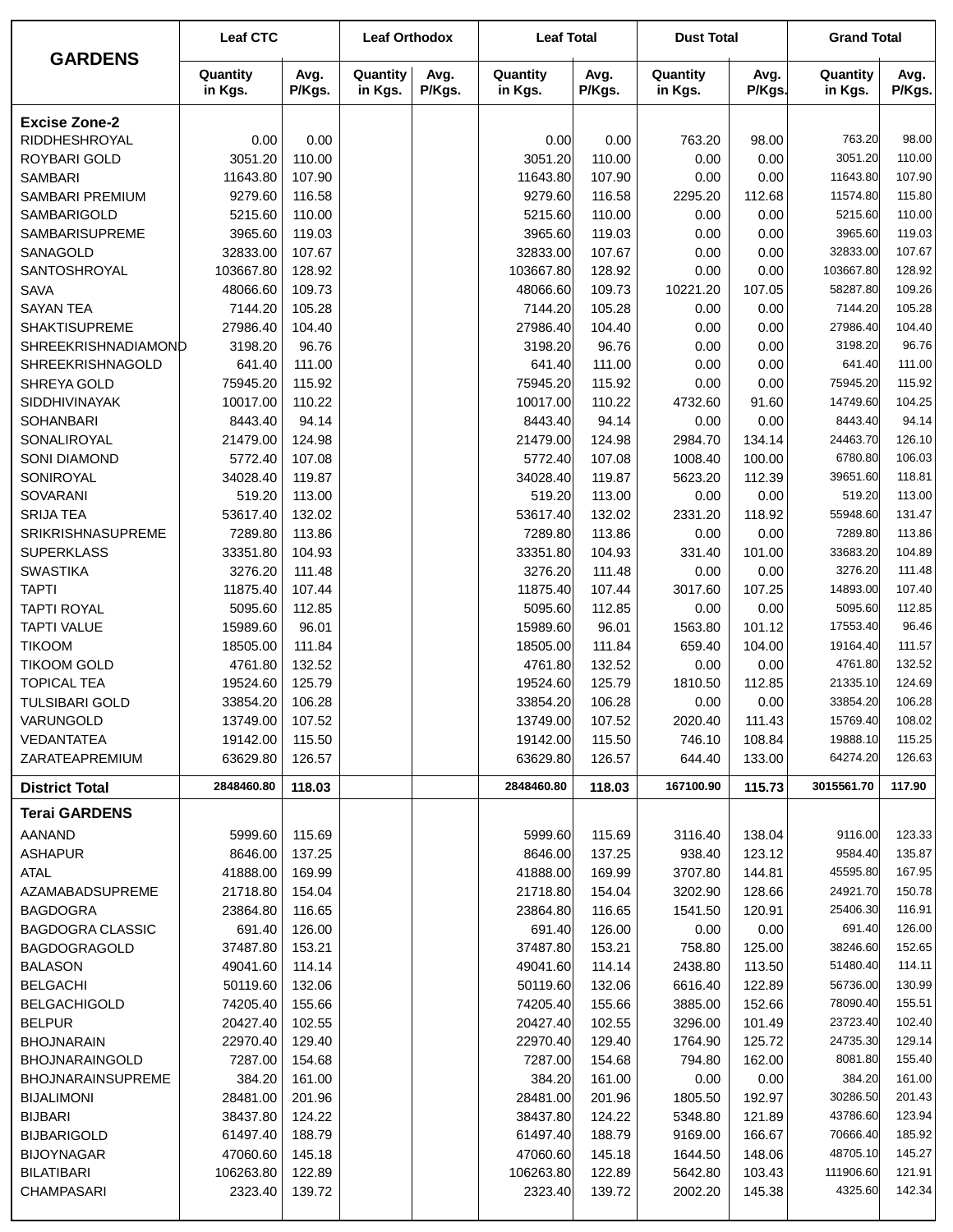| <b>GARDENS</b>                 | <b>Leaf CTC</b>     |                  | <b>Leaf Orthodox</b> |                | <b>Leaf Total</b>   |                  | <b>Dust Total</b>   |                  | <b>Grand Total</b>  |                  |
|--------------------------------|---------------------|------------------|----------------------|----------------|---------------------|------------------|---------------------|------------------|---------------------|------------------|
|                                | Quantity<br>in Kgs. | Avg.<br>P/Kgs.   | Quantity<br>in Kgs.  | Avg.<br>P/Kgs. | Quantity<br>in Kgs. | Avg.<br>P/Kgs.   | Quantity<br>in Kgs. | Avg.<br>P/Kgs.   | Quantity<br>in Kgs. | Avg.<br>P/Kgs.   |
| <b>Excise Zone-2</b>           |                     |                  |                      |                |                     |                  |                     |                  |                     |                  |
| CHANDAN                        | 30632.40            | 135.29           |                      |                | 30632.40            | 135.29           | 3260.80             | 118.47           | 33893.20            | 133.68           |
| <b>DAGAPUR</b>                 | 13341.80            | 178.76           |                      |                | 13341.80            | 178.76           | 3732.30             | 155.83           | 17074.10            | 173.75           |
| <b>DEBIJHORASUPREME</b>        | 42570.40            | 155.29           |                      |                | 42570.40            | 155.29           | 2955.90             | 147.75           | 45526.30            | 154.80           |
| FAGU                           | 24209.20            | 138.79           |                      |                | 24209.20            | 138.79           | 5810.40             | 155.09           | 30019.60            | 141.94           |
| <b>FAGUROYAL</b>               | 3941.00             | 168.76           |                      |                | 3941.00             | 168.76           | 68.00               | 136.00           | 4009.00             | 168.20           |
| <b>FULBAR</b>                  | 30067.60            | 102.73           |                      |                | 30067.60            | 102.73           | 8344.00             | 107.01           | 38411.60            | 103.66           |
| <b>FULBARI</b>                 | 31615.00            | 162.35           |                      |                | 31615.00            | 162.35           | 5001.40             | 177.02           | 36616.40            | 164.36           |
| <b>FULBARI HI GROWN</b>        | 15308.80            | 204.32           |                      |                | 15308.80            | 204.32           | 0.00                | 0.00             | 15308.80            | 204.32           |
| <b>FULBARIPATAN</b>            | 4244.40             | 138.87           |                      |                | 4244.40             | 138.87           | 1823.70             | 128.69           | 6068.10             | 135.81           |
| <b>FULBARIPATANCLONAL</b>      | 20332.20            | 172.00           |                      |                | 20332.20            | 172.00           | 2182.90             | 153.40           | 22515.10            | 170.19           |
| <b>GIRISHCHANDRA</b>           | 18396.00            | 119.04           |                      |                | 18396.00            | 119.04           | 0.00                | 0.00             | 18396.00            | 119.04           |
| <b>GIRISHCHSUPER</b>           | 7464.20             | 191.27           |                      |                | 7464.20             | 191.27           | 1207.10             | 140.88           | 8671.30             | 184.26           |
| <b>GITADEVI</b>                | 24501.20            | 113.34           |                      |                | 24501.20            | 113.34           | 2641.60             | 110.09           | 27142.80            | 113.02           |
| <b>GOPALPURSUPER</b>           | 7302.60             | 132.95           |                      |                | 7302.60             | 132.95           | 714.40              | 121.00           | 8017.00             | 131.88           |
| <b>GOPE</b>                    | 86774.60            | 107.38           |                      |                | 86774.60            | 107.38           | 2958.20             | 105.22           | 89732.80            | 107.31           |
| <b>GOPESUPREME</b>             | 5374.20             | 142.51           |                      |                | 5374.20             | 142.51           | 799.40              | 110.00           | 6173.60             | 138.30           |
| <b>GULMA</b>                   | 34827.80            | 278.42           |                      |                | 34827.80            | 278.42           | 7554.90             | 266.94           | 42382.70            | 276.37           |
| <b>GUNABARI</b>                | 80998.00            | 118.46           |                      |                | 80998.00            | 118.46           | 1933.20             | 102.79           | 82931.20            | 118.10           |
| <b>HANSQUA</b>                 | 35756.80            | 195.58           |                      |                | 35756.80            | 195.58           | 6403.90             | 175.18           | 42160.70            | 192.48           |
| <b>ICHHAMOTIROYAL</b>          | 27401.40            | 205.12           |                      |                | 27401.40            | 205.12           | 1130.80             | 189.74           | 28532.20            | 204.52           |
| <b>JATINDRAMOHAN</b>           | 134736.20           | 115.87           |                      |                | 134736.20           | 115.87           | 13353.00            | 109.59           | 148089.20           | 115.30           |
| JATINDRAMOHANGOLD              | 7980.00             | 120.61           |                      |                | 7980.00             | 120.61           | 0.00                | 0.00             | 7980.00             | 120.61           |
| <b>JAYABARI</b>                | 37581.20            | 100.79           |                      |                | 37581.20            | 100.79           | 753.20              | 90.00            | 38334.40            | 100.58           |
| JAYANTIKACLONAL                | 12593.20            | 127.41           |                      |                | 12593.20            | 127.41           | 2035.20             | 123.58           | 14628.40            | 126.88           |
| <b>JAYANTIKAGOLD</b>           | 31908.00            | 153.64           |                      |                | 31908.00            | 153.64           | 5214.40             | 155.50           | 37122.40            | 153.90           |
| KACHAKALIGOLD                  | 45999.60            | 109.35           |                      |                | 45999.60            | 109.35           | 1388.80             | 107.00           | 47388.40            | 109.28           |
| <b>KAMALA</b>                  | 30597.60            | 131.94           |                      |                | 30597.60            | 131.94           | 8464.00             | 131.04           | 39061.60            | 131.74           |
| <b>KANTABARI</b>               | 25663.60            | 114.85           |                      |                | 25663.60            | 114.85           | 1844.00             | 97.54            | 27507.60            | 113.69           |
| <b>KIRANCHANDRA</b>            | 22415.20            | 113.56           |                      |                | 22415.20            | 113.56           | 3875.50             | 124.98           | 26290.70            | 115.25           |
| KIRANCHANDRAGOLD               | 13901.60            | 142.16           |                      |                | 13901.60            | 142.16           | 0.00                | 0.00             | 13901.60            | 142.16           |
| <b>KUSUM</b>                   | 29959.80            | 124.89           |                      |                | 29959.80            | 124.89           | 3877.80             | 123.07           | 33837.60            | 124.68           |
| <b>KUSUMGOLD</b>               | 1915.60             | 198.28           |                      |                | 1915.60             | 198.28           | 0.00                | 0.00             | 1915.60             | 198.28           |
| <b>KUSUMSPL</b>                | 9085.40             | 157.81           |                      |                | 9085.40             | 157.81           | 844.40              | 157.00           | 9929.80             | 157.74           |
| MAHAMAYA                       | 81183.40            | 127.01           |                      |                | 81183.40            | 127.01           | 3017.60             | 127.50           | 84201.00<br>6502.90 | 127.03<br>105.20 |
| MALIVITA                       | 6350.20<br>9228.20  | 105.30<br>143.23 |                      |                | 6350.20<br>9228.20  | 105.30<br>143.23 | 152.70<br>2224.60   | 101.00<br>135.47 | 11452.80            | 141.72           |
| <b>MARAPUR</b><br>MARAPURROYAL | 12395.80            | 171.25           |                      |                | 12395.80            | 171.25           | 356.70              | 181.00           | 12752.50            | 171.53           |
| <b>MARIONBARIECLONAL</b>       | 17442.40            | 124.32           |                      |                | 17442.40            | 124.32           | 3637.10             | 130.17           | 21079.50            | 125.32           |
| MARIONBARIEPREMIUM             | 10889.40            | 128.47           |                      |                | 10889.40            | 128.47           | 2981.40             | 121.14           | 13870.80            | 126.90           |
| <b>MATIDHAR</b>                | 61231.60            | 181.92           |                      |                | 61231.60            | 181.92           | 3998.30             | 169.95           | 65229.90            | 181.19           |
| MATIGARAGOLD                   | 17005.60            | 121.16           |                      |                | 17005.60            | 121.16           | 0.00                | 0.00             | 17005.60            | 121.16           |
| <b>MATRIGOLD</b>               | 63639.20            | 235.92           |                      |                | 63639.20            | 235.92           | 8941.70             | 208.22           | 72580.90            | 232.51           |
| <b>MERRYVIEW</b>               | 28040.40            | 174.35           |                      |                | 28040.40            | 174.35           | 7282.80             | 169.42           | 35323.20            | 173.33           |
| <b>NALSAR</b>                  | 6218.20             | 118.13           |                      |                | 6218.20             | 118.13           | 4312.00             | 130.36           | 10530.20            | 123.14           |
| NEWCHUMTAACEGOLD               | 5537.20             | 114.56           |                      |                | 5537.20             | 114.56           | 958.90              | 103.85           | 6496.10             | 112.98           |
| NEWCHUMTACLASSIC               | 14394.80            | 161.07           |                      |                | 14394.80            | 161.07           | 3074.10             | 144.40           | 17468.90            | 158.14           |
| NEWCHUMTAROYAL                 | 170.40              | 116.00           |                      |                | 170.40              | 116.00           | 279.40              | 160.00           | 449.80              | 143.33           |
| NUXALBARIE                     | 15740.60            | 157.21           |                      |                | 15740.60            | 157.21           | 3858.30             | 182.84           | 19598.90            | 162.26           |
| NUXALBARIIMPERIAL              | 17062.20            | 269.45           |                      |                | 17062.20            | 269.45           | 4885.20             | 248.37           | 21947.40            | 264.76           |
| ORDDIAMOND                     | 20588.20            | 178.20           |                      |                | 20588.20            | 178.20           | 1486.40             | 153.50           | 22074.60            | 176.53           |
| <b>ORDTERAI</b>                | 55097.60            | 136.30           |                      |                | 55097.60            | 136.30           | 2638.90             | 131.62           | 57736.50            | 136.09           |
| PAHARGOOMIAH                   | 66926.80            | 233.84           |                      |                | 66926.80            | 233.84           | 17905.50            | 200.35           | 84832.30            | 226.77           |
| <b>PUSPA</b>                   | 1877.00             | 111.00           |                      |                | 1877.00             | 111.00           | 0.00                | 0.00             | 1877.00             | 111.00           |
| PUSPAGOLD                      | 19433.20            | 113.74           |                      |                | 19433.20            | 113.74           | 0.00                | 0.00             | 19433.20            | 113.74           |
| <b>RAMABOTY</b>                | 51973.20            | 106.18           |                      |                | 51973.20            | 106.18           | 3903.60             | 105.53           | 55876.80            | 106.13           |
| RAMABOTYSUPER                  | 22224.00            | 134.01           |                      |                | 22224.00            | 134.01           | 1126.00             | 115.13           | 23350.00            | 133.10           |
| <b>RANIPOKHRI</b>              | 21429.00            | 109.64           |                      |                | 21429.00            | 109.64           | 2042.90             | 99.09            | 23471.90            | 108.73           |
| SALBARI                        | 16800.20            | 124.99           |                      |                | 16800.20            | 124.99           | 1839.50             | 140.21           | 18639.70            | 126.49           |